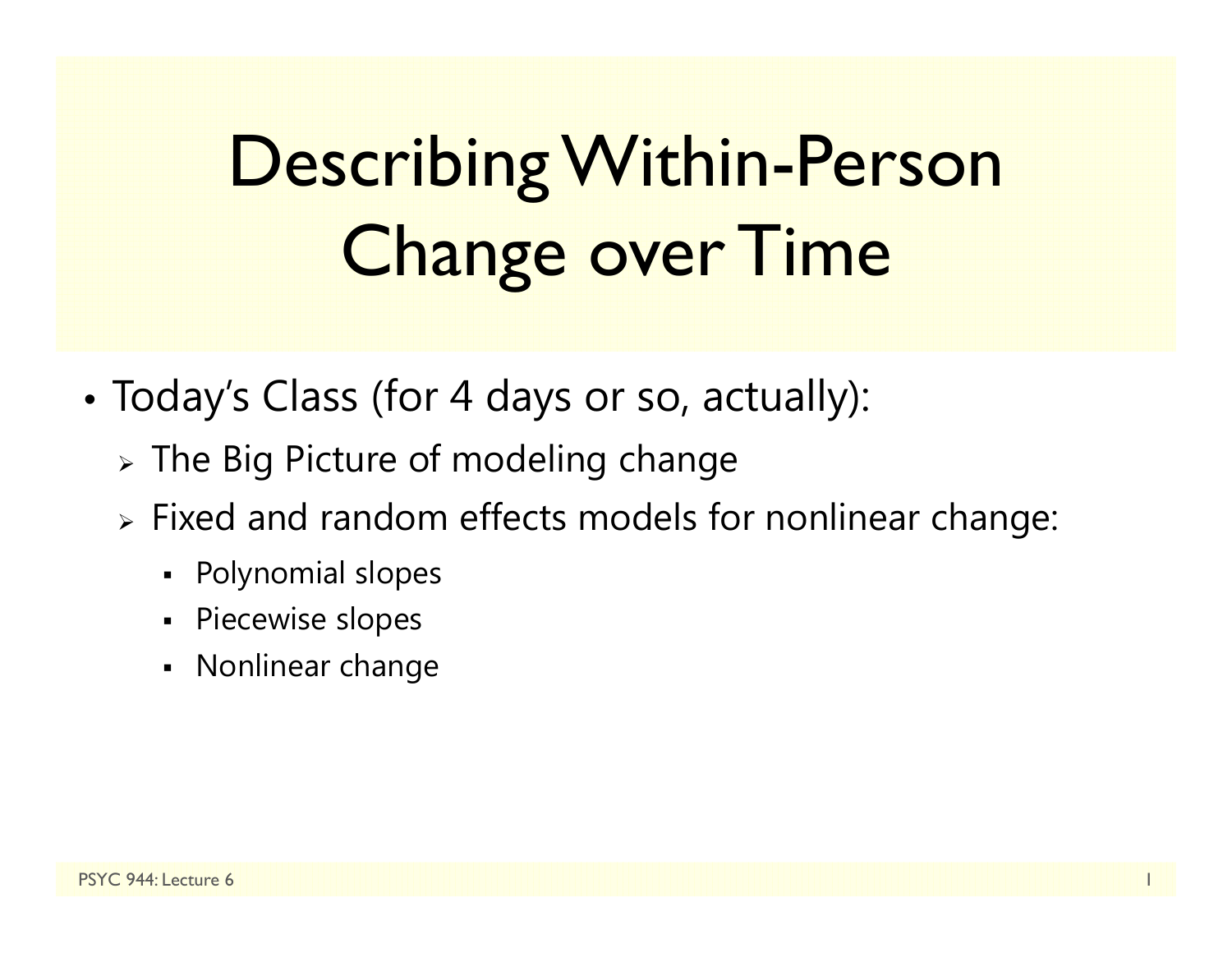#### Example Data Individual Observed Trajectories (N = 101, *n* $n = 6$

**Number Match 3 Response Times by Session** 

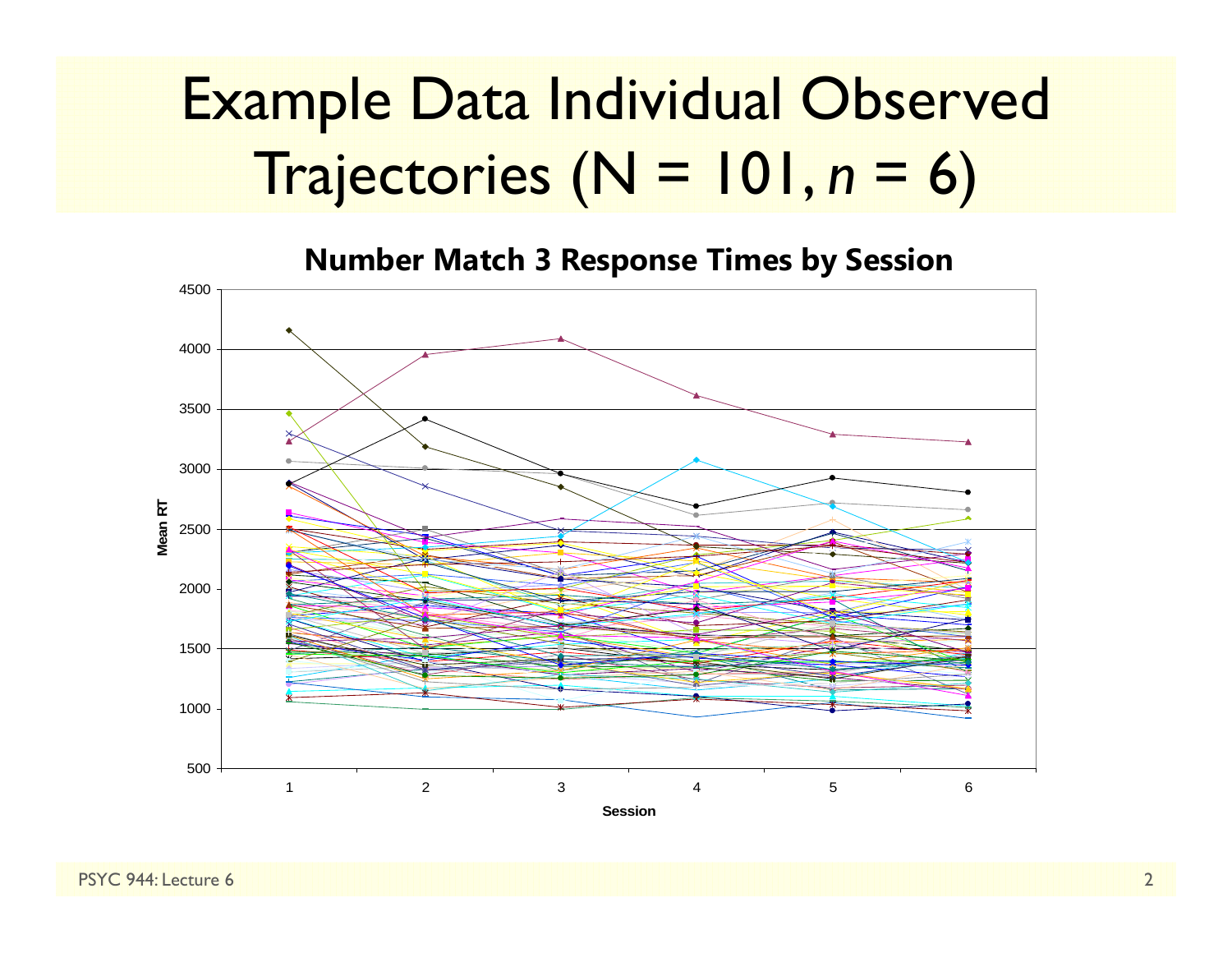## The Big Picture of Longitudinal Data: Model for the Means (Fixed Effects)

- • What kind of change occurs on average over "time"?
	- What is the most appropriate **metric of time** ?
		- $\blacksquare$ Time in study (with predictors for BP differences in time)?
		- Time since birth (age)? Time to event (time since diagnosis)?
		- Measurement occasions need not be the same across persons or equally spaced (code time as exactly as possible)
	- What kind of **theoretical process** generated the observed trajectories, and thus what kind of model do we need?
		- Linear or nonlinear? Continuous or discontinuous? Does change keep happening or does it eventually stop?
		- Many options: polynomial, piecewise, and nonlinear families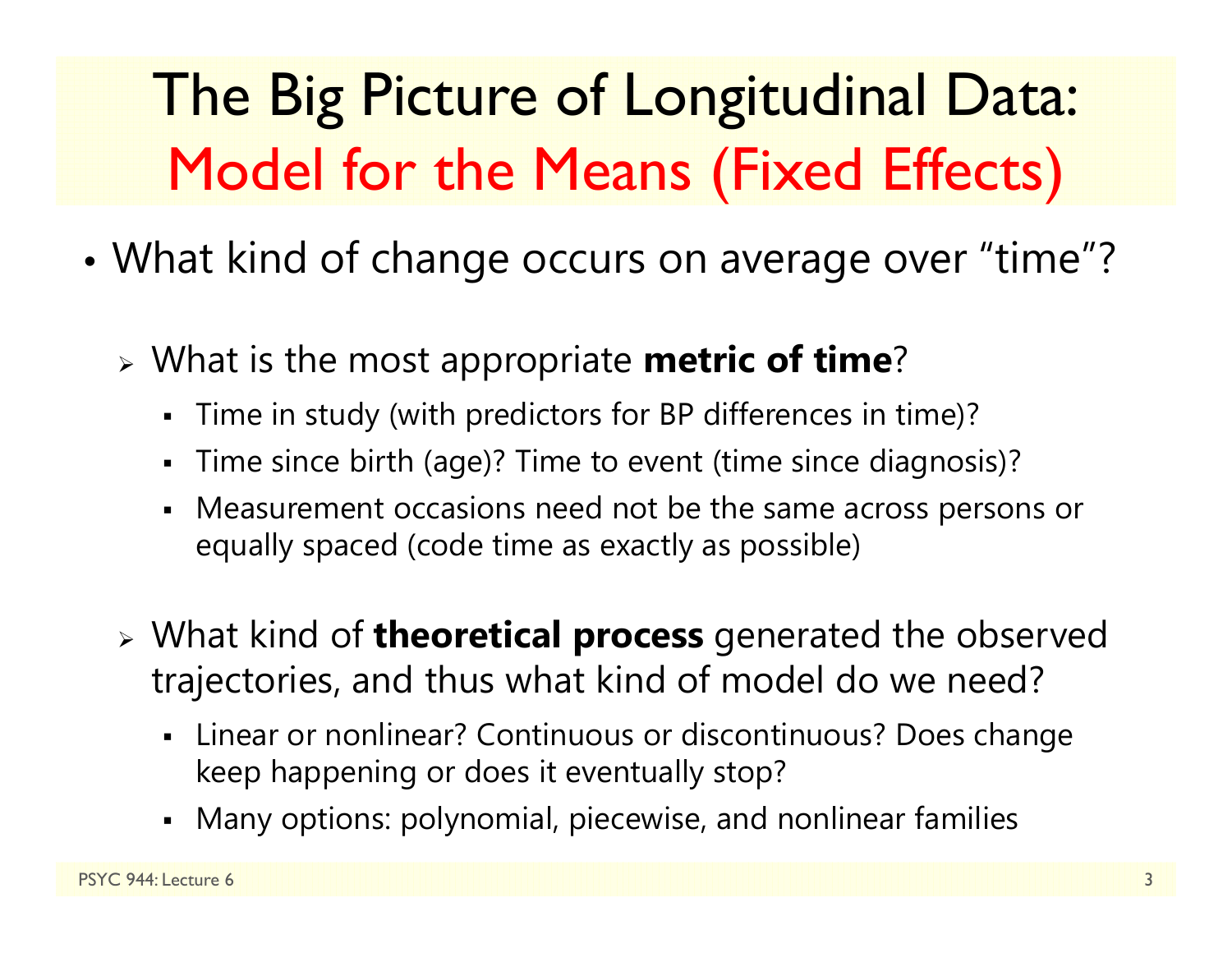# The Big Picture of Longitudinal Data: Models for the Means (Fixed Effects)

- • What kind of change occurs on average over "time"? Two baseline models for comparison:
	- > "**Empty**" → only a fixed intercept (predicts no change)
	- $\triangleright$  "Saturated"  $\rightarrow$  all occasion mean differences from time 0 (ANOVA model that uses # fixed effects= *n* ) *\*\*\* may not be possible in unbalanced data*



In-between options: polynomial slopes, piecewise slopes, nonlinear models…

#### **Saturated Means:**

Reproduces mean at each occasion

**# Fixed Effects** 

**= # Occasions**

Good fit **Good fit**

#### *Name… that… Trajectory!*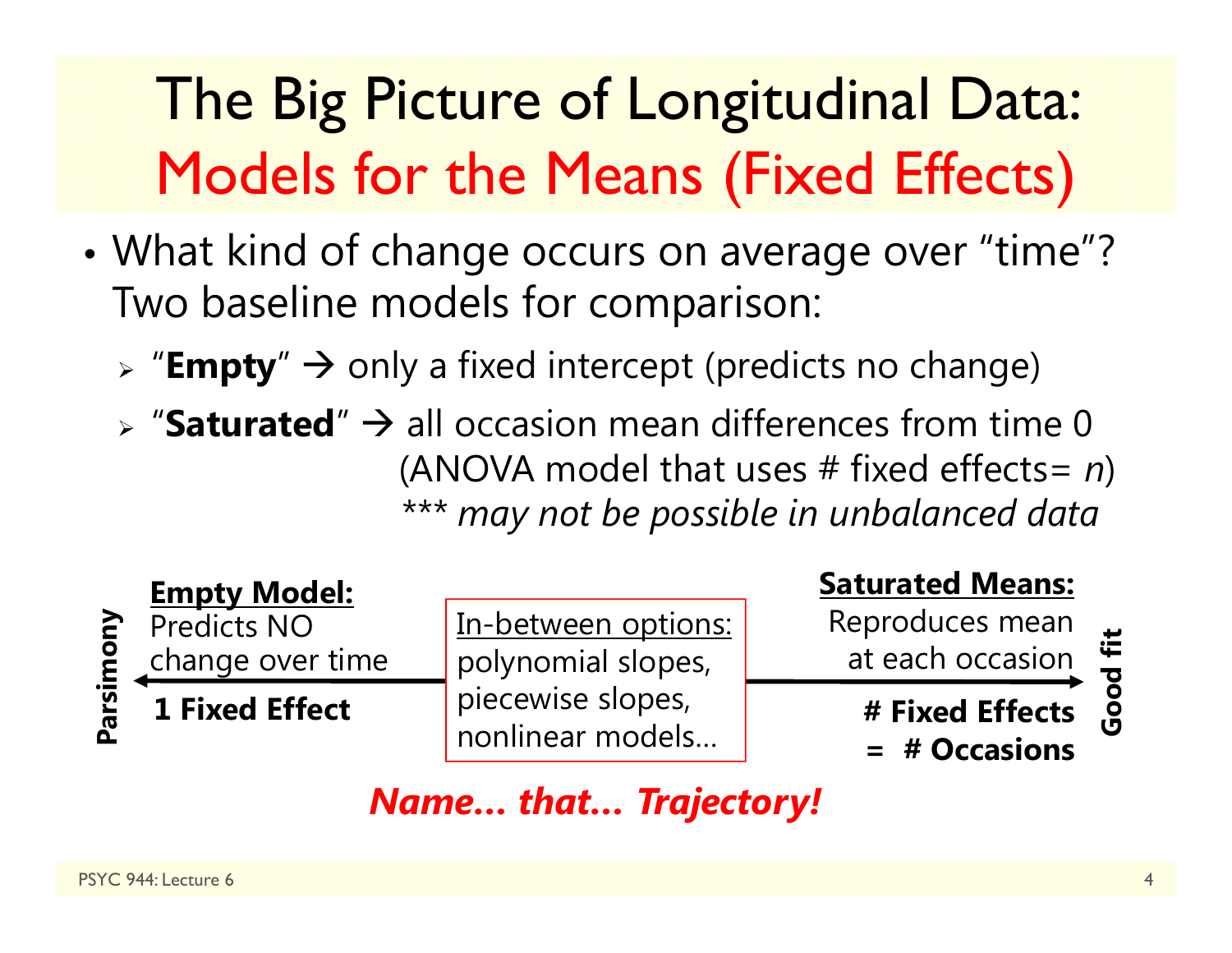### Baseline Models for the Means

#### **Number Match 3 Mean Response Times by Session**

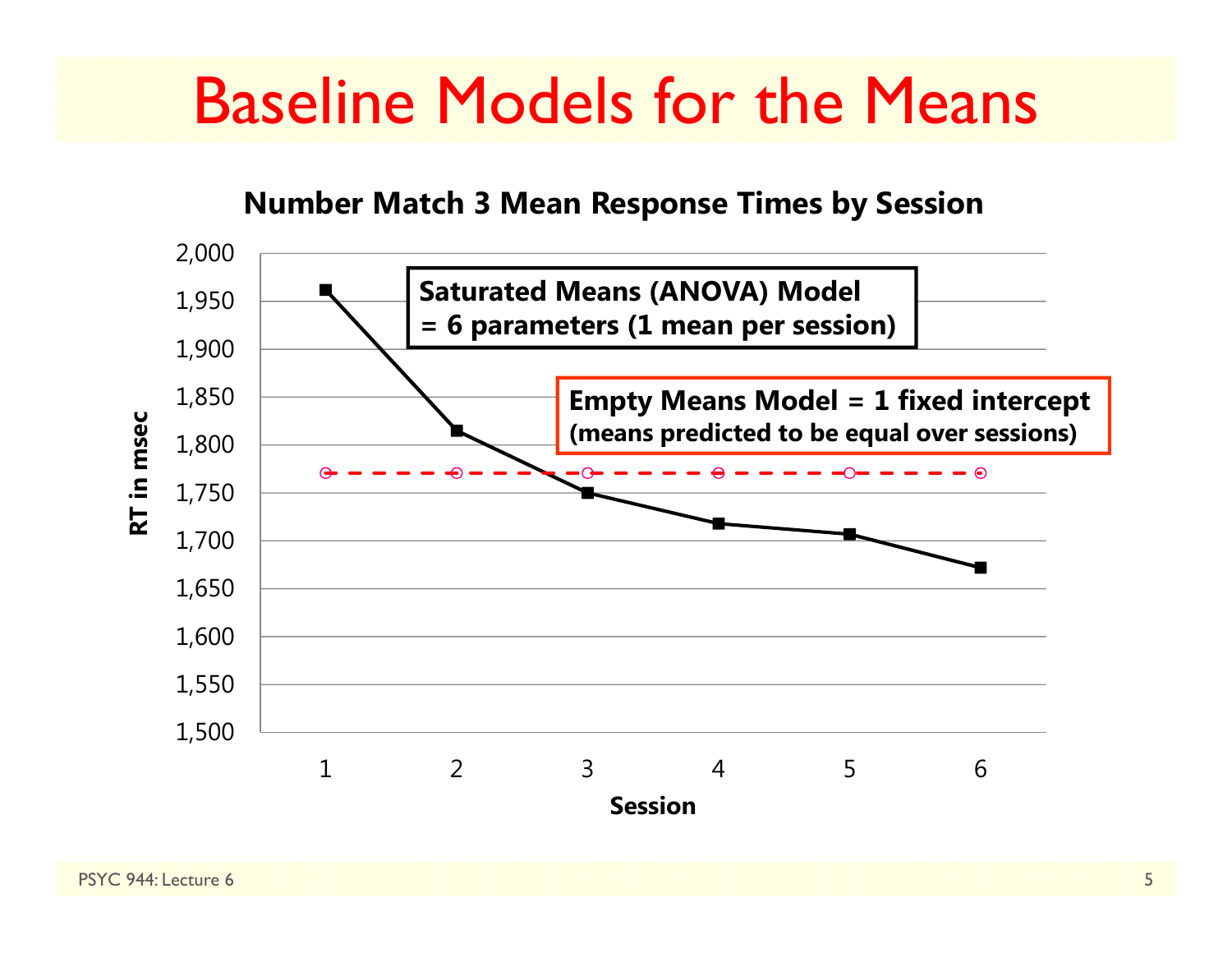## The Big Picture of Longitudinal Data: Models for the Variance (Random Effects)

- • *From a substantive perspective*: Are there **individual differences** in change?
	- $\triangleright$  Individual differences in the level of an outcome?
		- At what time point are individual differences in outcome level important for your hypotheses (beginning, middle, end)?
	- $\triangleright$  Individual differences in magnitude of change?
		- Each aspect of change (e.g., linear change, quadratic change) can potentially exhibit individual differences (data permitting)
- • *From a statistical perspective*: What kind of pattern do the **variances and covariances** exhibit over time?
	- Do the variances increase or decrease over time?
	- Are the covariances differentially related based on time?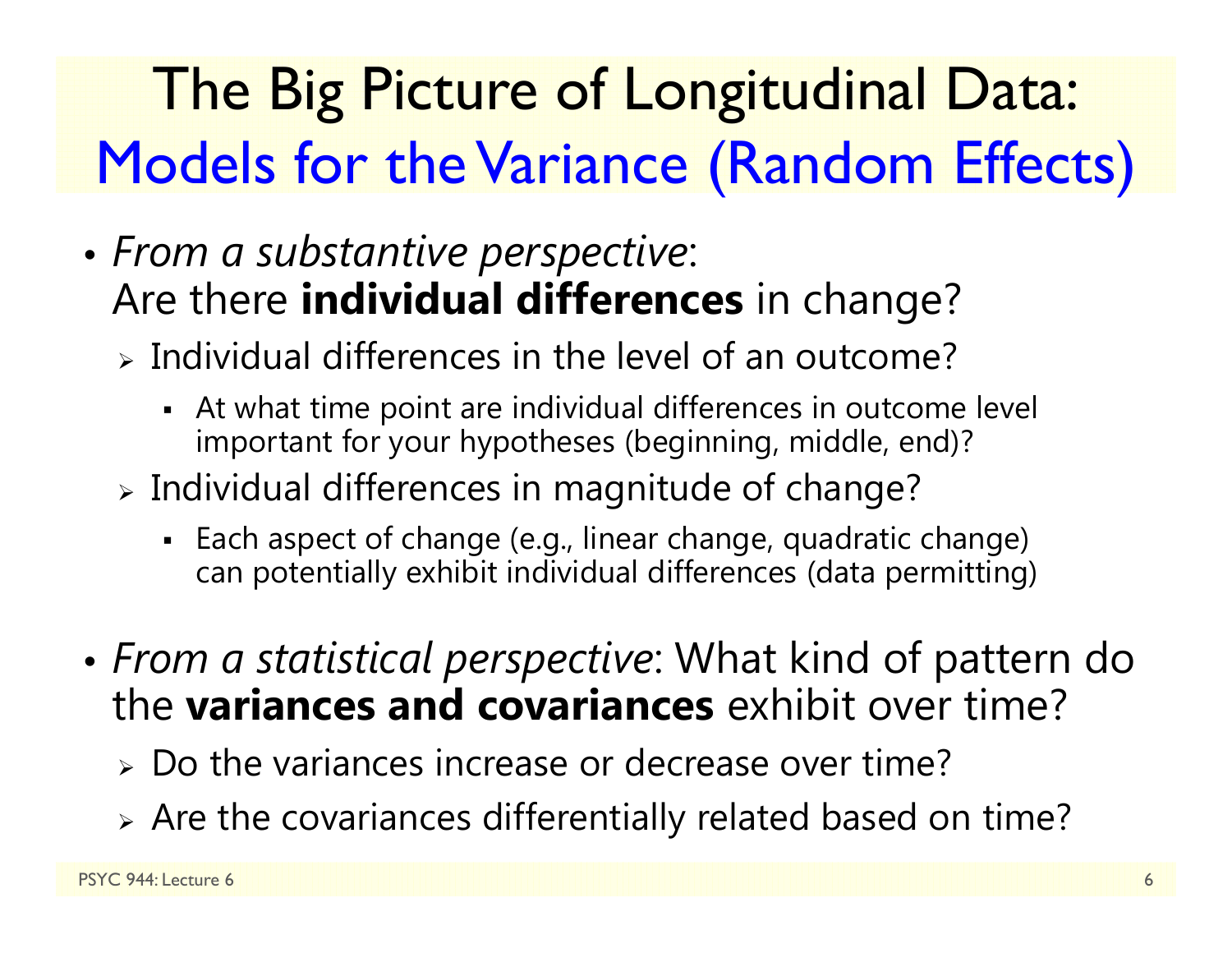### The Big Picture of Longitudinal Data: Models for the Variance



#### *What is the pattern of variance and covariance over time?*

CS and UN are just two of the many, many options available within MLM, including *random effects models* (for change) and *alternative covariance structure models* (for fluctuation).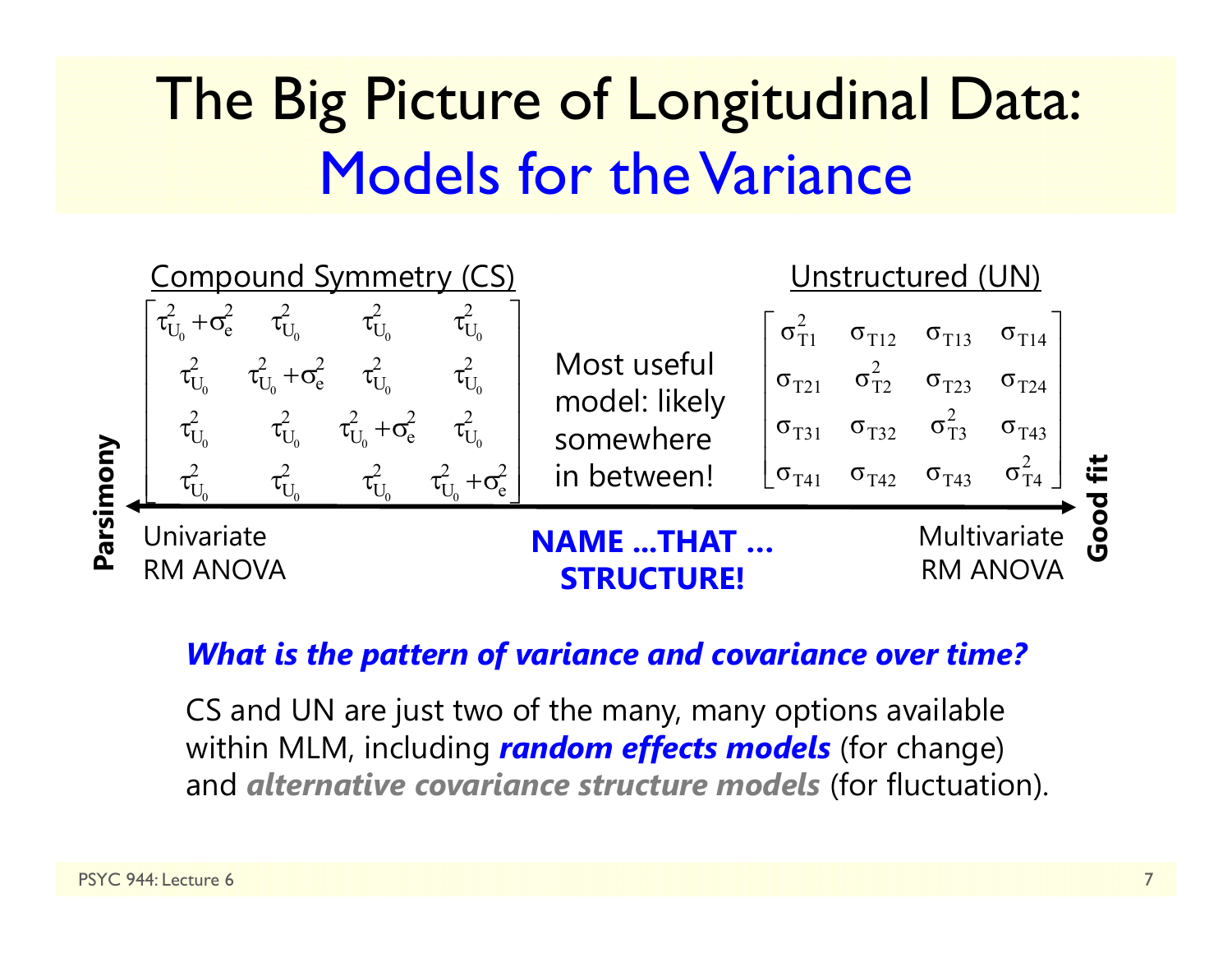### Baseline Models for the Variance

#### **Variance in Number Match 3 Response Times by Session**

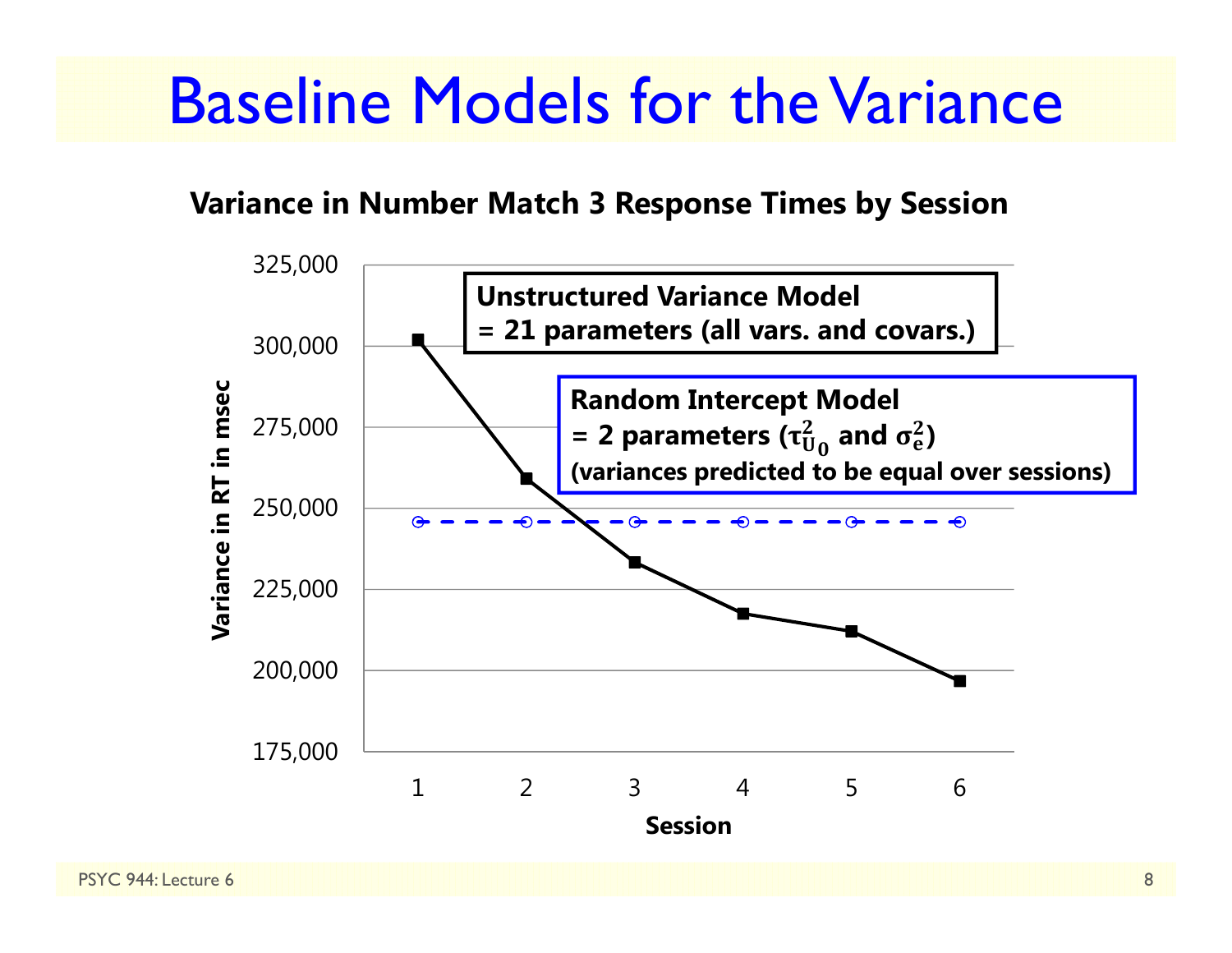### Summary: Modeling Means and Variances

•We have two tasks in describing within-person change:

#### • **Choose a Model for the Means**

- What kind of change in the outcome do we have on average?
- What kind and how many **fixed effects** do we need to predict that mean change as parsimoniously but accurately as possible?

#### • **Choose a Model for the Variances**

- What pattern do the variances and covariances of the outcome show over time because of individual differences in change?
- What kind and how many **random effects** do we need to predict that pattern as parsimoniously but accurately as possible?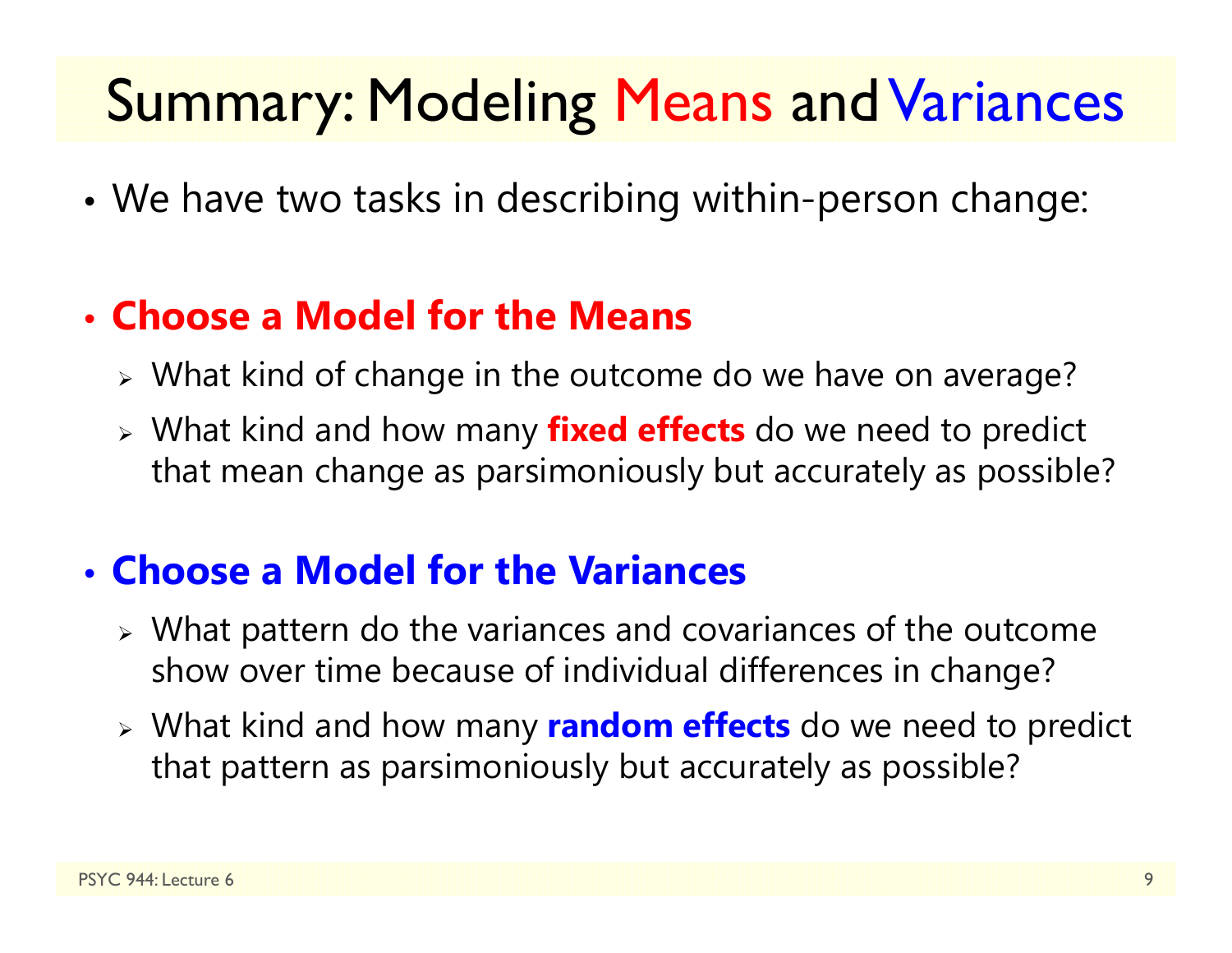# Name that trajectory… Polynomial?

- • Predict **mean change** with **polynomial fixed effects of time**:
	- $\triangleright$  Linear → *constant* amount of change (up or down)
	- Quadratic *change* in linear rate of change (acceleration/deceleration)
	- $\triangleright$  Cubic → *change* in acceleration/deceleration of linear rate of change (known in physics as jerk, surge, or jolt)
	- > Terms work <u>together</u> to describe curved trajectories

#### •**Can have polynomial fixed time slopes UP TO:**  *n* **– 1\***

- $>$  3 occasions = 2nd order (time<sup>2</sup>)= Fixed Quadratic Time or less
- $>$  4 occasions = 3rd order (time<sup>3</sup>) = Fixed Cubic Time or less
- Interpretable polynomials past cubic are rarely seen in practice

**\***This rule can be broken in unbalanced data (but cautiously)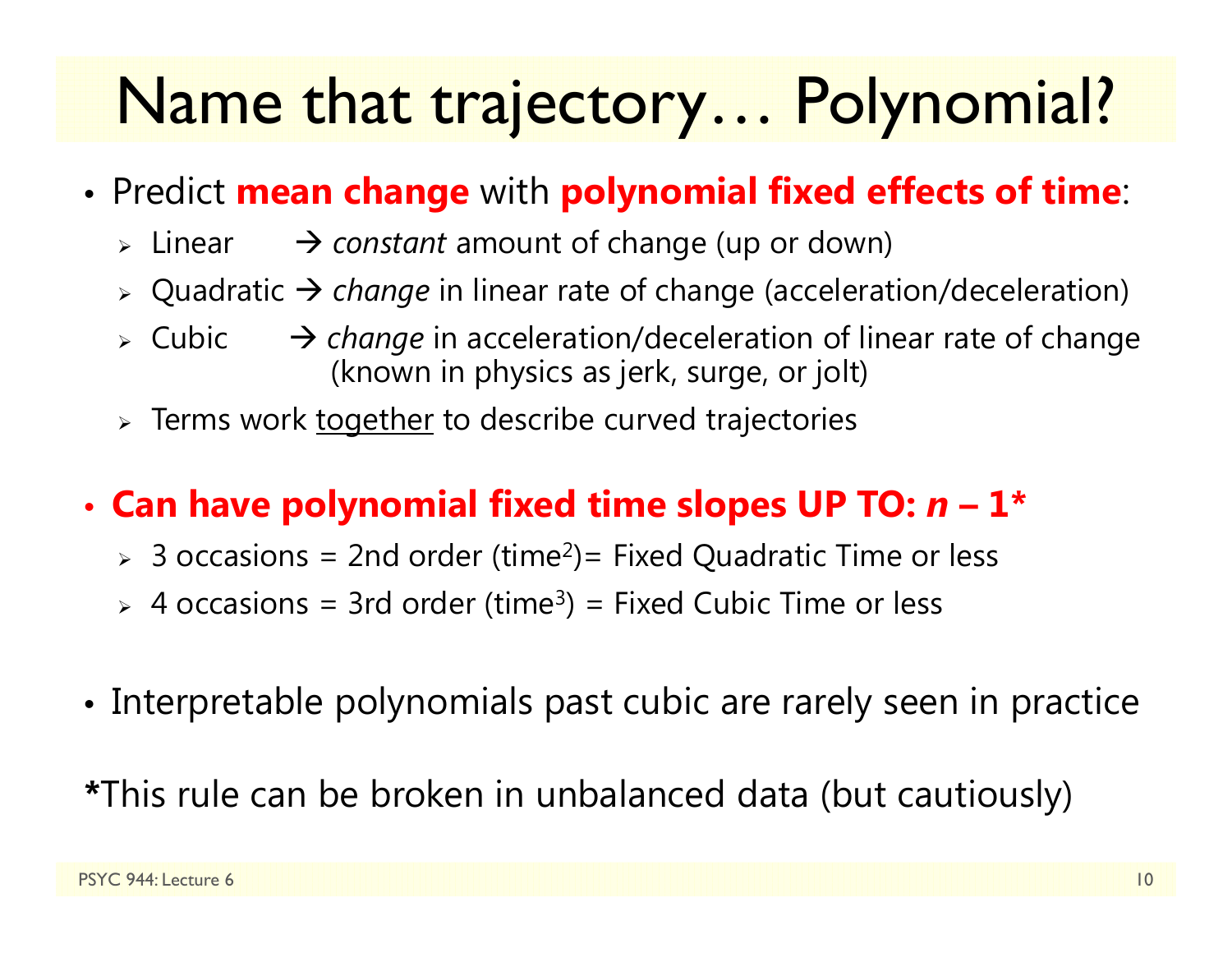# Interpreting Quadratic Fixed Effects

#### **A Quadratic time effect is a two-way interaction: time\*time**

- Fixed quadratic time = "**half the rate of acceleration/deceleration** "
- So to interpret it as how the linear time effect changes per unit time, **you must multiply the quadratic coefficient by 2**
- $\bullet~$  If fixed linear time slope = 4 at time 0, with quadratic slope = 0.3?
	- Instantaneous linear rate of ∆ at time 0 = 4.0, at time 1 = 4.6…
- $\bullet$ The "twice" part comes from taking the derivatives of the function:

⌒ Intercept (Position) at Time T:  $\hat{y}_T = 50.0 + 4.0T + 0.3T^2$ ᄉ  $(\mathrm{T})$ ⌒  $(\mathrm{T})$ T T First Derivative (Velocity) at Time T:  $\frac{dy_T}{d(T)} = 4.0 + 0.6T$ Second Derivative (Acceleration) at Time T:  $\frac{d^2y_T}{d(T)} = 0.6$ *d d d*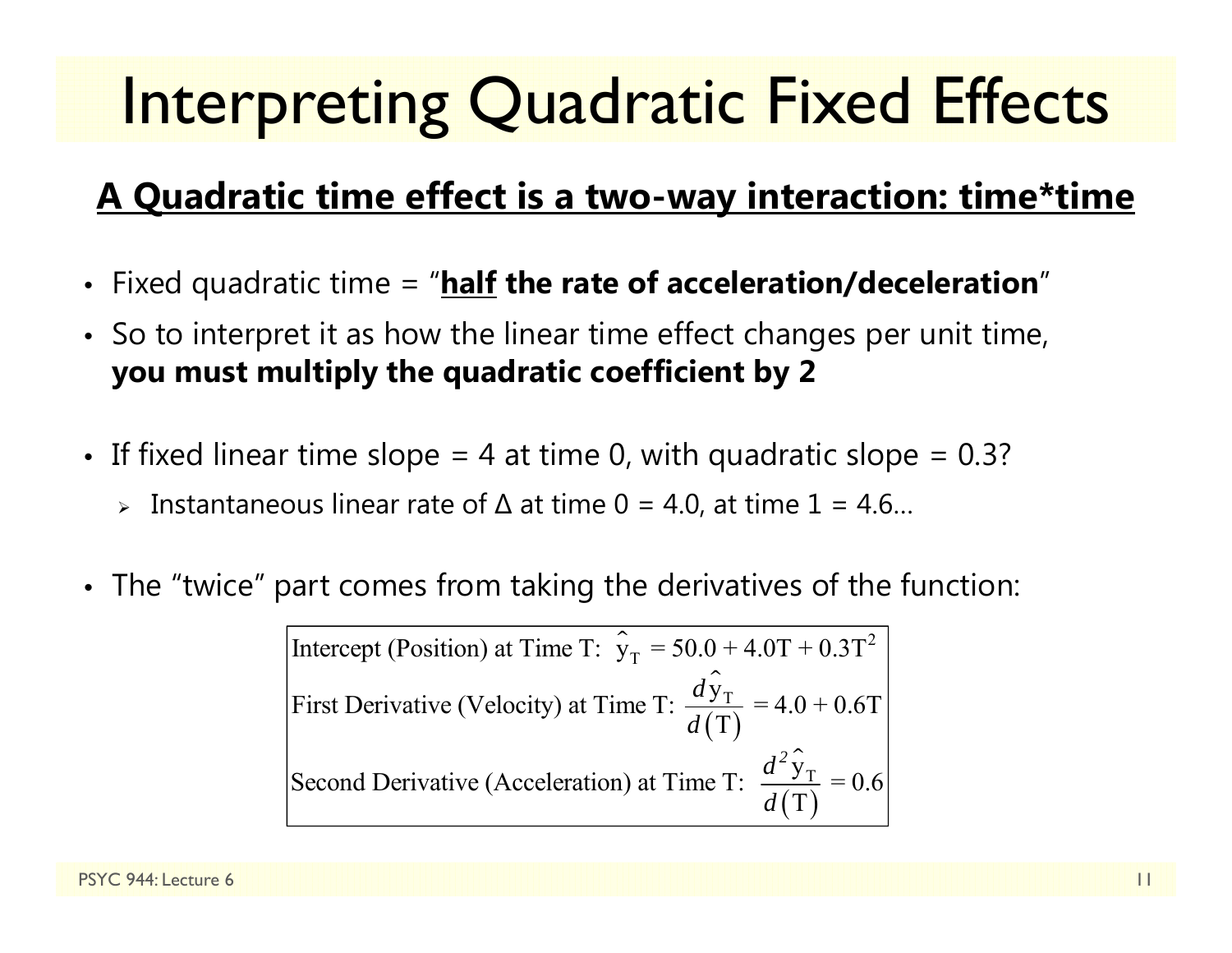# Interpreting Quadratic Fixed Effects

#### **A Quadratic time effect is a two-way interaction: time\*time**

- Fixed quadratic = "**half the rate of acceleration/deceleration** "
- So to interpret it as how the linear time effect changes per unit time, **you must multiply the quadratic coefficient by 2**
- If fixed linear time slope = 4 at time 0, with quadratic slope = 0.3?  $\,$ 
	- Instantaneous linear rate of ∆ at time 0 = 4.0, at time 1 = 4.6…
- The "twice" part also comes from what you remember about the role of interactions with respect to their constituent main effects:

ᄉ  $y = \beta_0 + \beta_1 X + \beta_2 Z + \beta_3 XZ$ ㅅ  $\hat{y}_T = \beta_0 + \beta_1$ Time<sub>T</sub> + \_\_\_\_\_ +  $\beta_3$ Time<sup>2</sup><sub>T</sub> Effect of  $X = \beta_1 + \beta_3 Z$ Effect of  $Z = \beta_2 + \beta_3 X$ Effect of Time<sub>T</sub> =  $\beta_1$  + 2 $\beta_3$ Time<sub>T</sub>

• Because time is interacting with itself, there is no second main effect in the model for the interaction to modify as usual. So the quadratic time effect gets applied twice to the one (main) linear effect of time.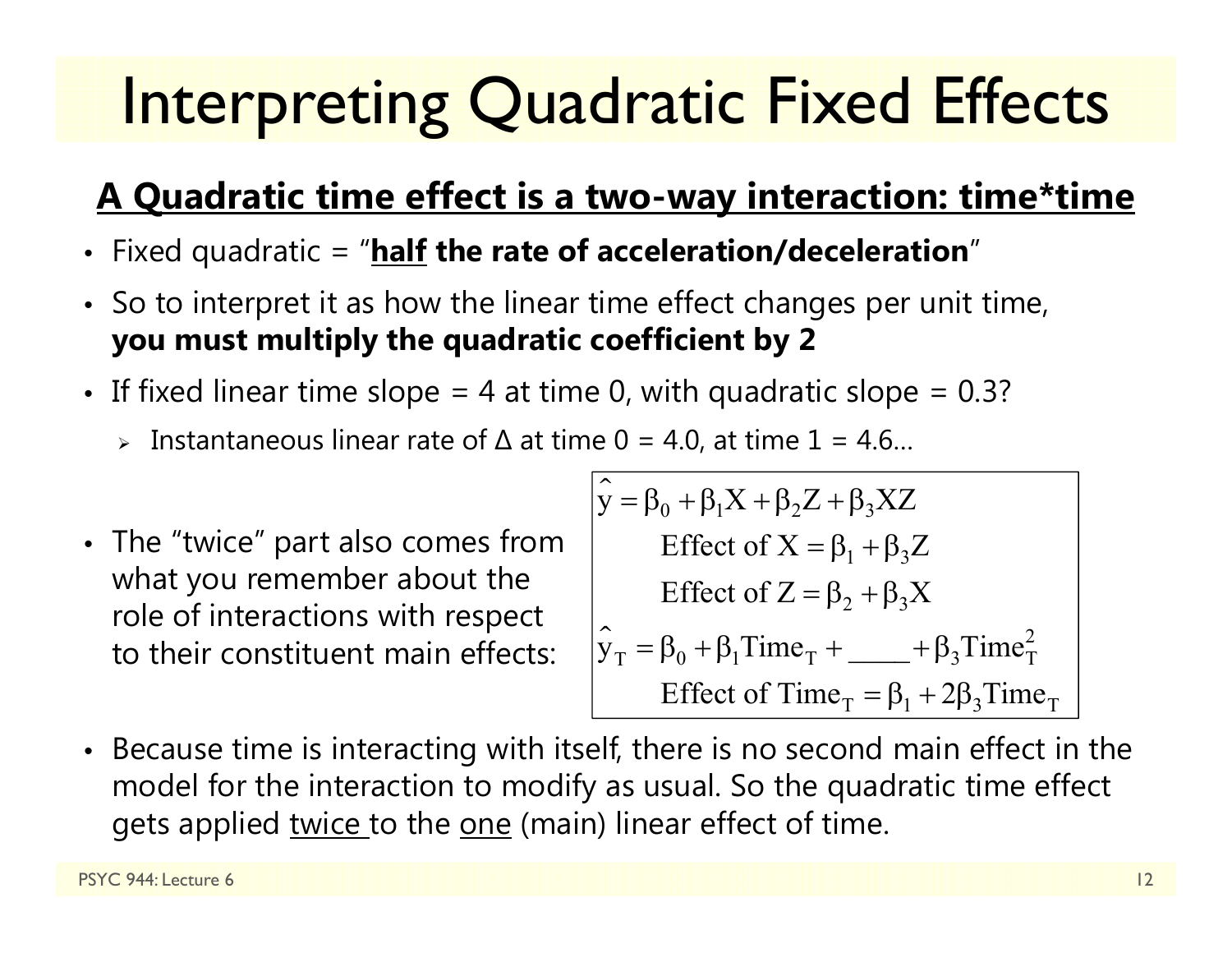### Examples of Fixed Quadratic Time Effects



PSYC 944: Lecture 6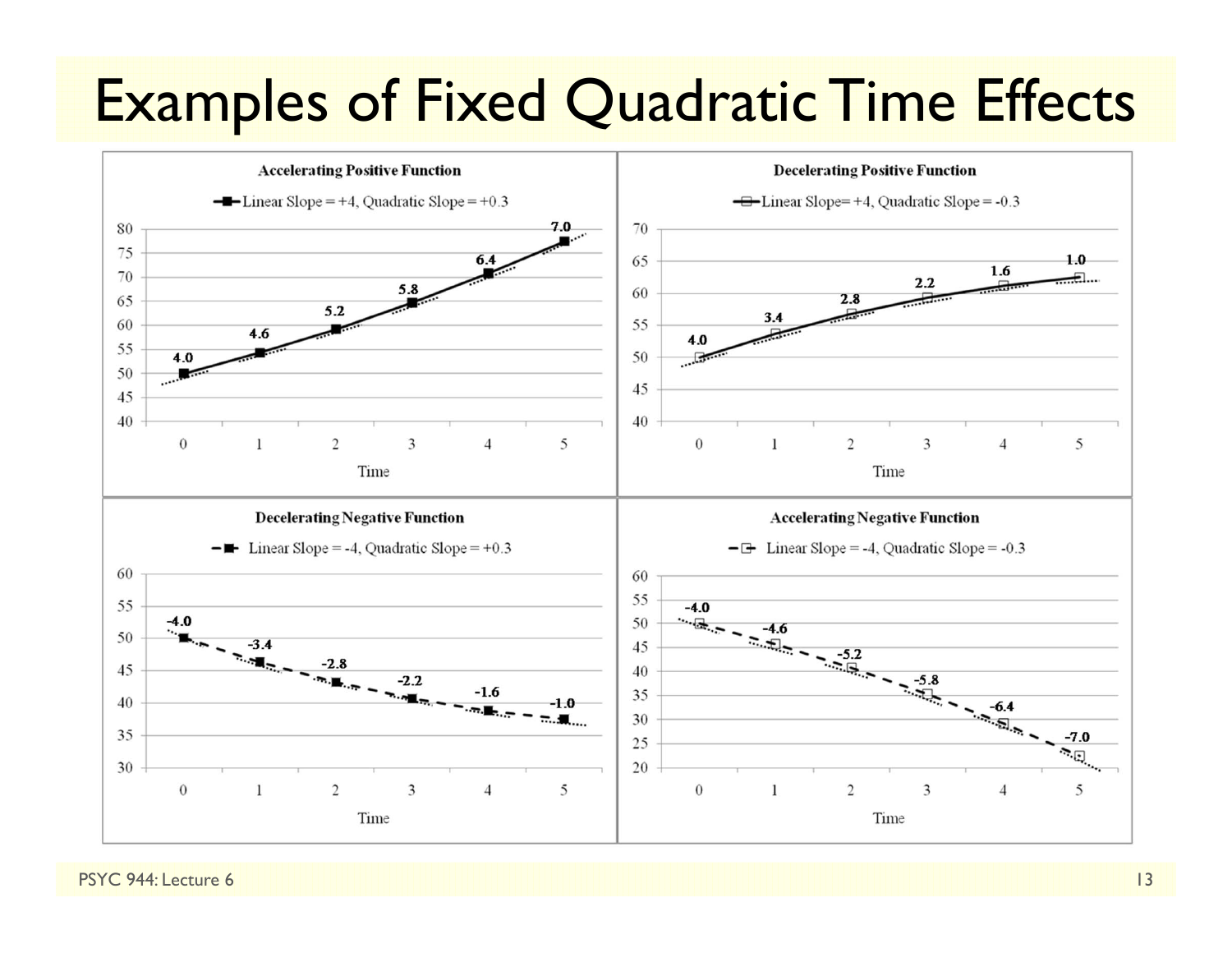### Conditionality of Polynomial Fixed Time Effects

- • We've seen how main effects become conditional simple effects once they are part of an interaction
- • The same is true for polynomial **fixed effects of time**:
	- *Fixed Intercept Only?*
		- $\blacksquare$ Fixed Intercept = predicted mean of Y *for any occasion (= grand mean)*
	- *Add Fixed Linear Time?*
		- n Fixed Intercept = **now** predicted mean of Y from linear time *at time=0 (would be different if time was centered elsewhere)*
		- Fixed Linear Time = mean linear rate of change *across all occasions (would be the same if time was centered elsewhere)*

#### *Add Fixed Quadratic Time?*

- n Fixed Intercept = still predicted mean of Y *at time=0 (but from quadratic model)* (*would be different if time was centered elsewhere*)
- n Fixed Linear Time <sup>=</sup>**now** mean linear rate of change *at time=0 (would be different if time was centered elsewhere)*
- n Fixed Quadratic Time = half the mean rate of acceleration or deceleration of change *across all occasions* (i.e., the linear slope changes the same over time)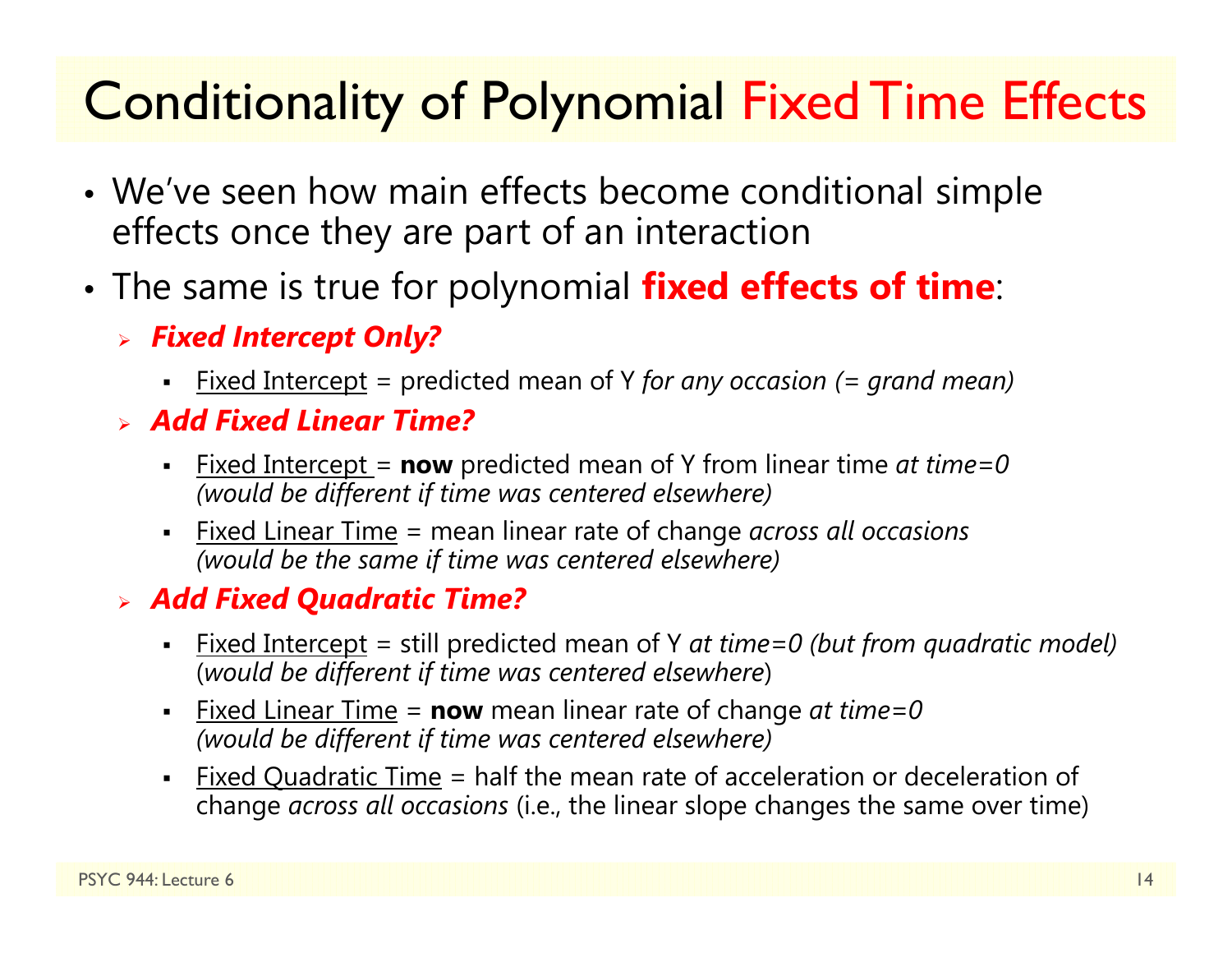### **Polynomial Fixed vs. Random Time Effects**

- • **Polynomial fixed effects** combine to describe mean trajectory over time (can have fixed slopes up to  $n - 1$ ):
	- > <u>Fixed Intercept</u> = Predicted mean level (at time 0)
	- > Fixed Linear Time = Mean linear rate of change (at time 0)
	- > Fixed Quadratic Time = Half of mean acceleration/deceleration in linear rate of change (2\*quad is how the linear time slope changes per unit time if quadratic is highest order fixed effect)
- • **Polynomial random effects** (individual deviations from the fixed effect) describe individual differences in those change parameters (can have random slopes up to  $n - 2$ ):
	- > <u>Random Intercept</u> = BP variance in level (at time 0)
	- > <u>Random Linear Time</u> = BP variance in linear time slope (at time 0)
	- > Random Quadratic Time = BP variance in half the rate of acceleration/deceleration of linear time slope (across all time if quadratic is highest-order random effect)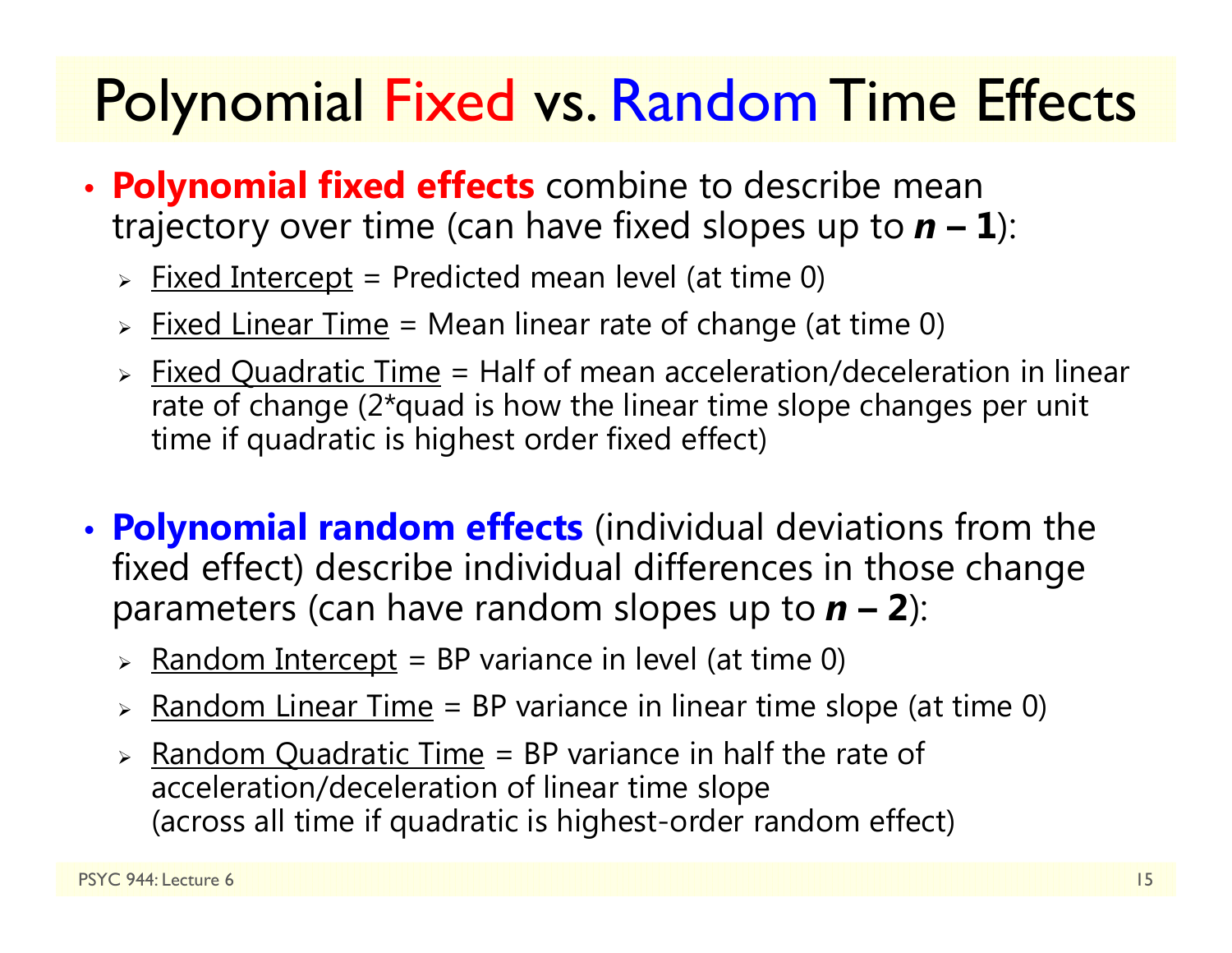#### Random Quadratic Time Model Level 1: **yti <sup>=</sup> β0i <sup>+</sup> β1iTimeti <sup>+</sup> β2iTimeti2 + eti**Level 2 Equations (one per β): **β0i <sup>=</sup> γ00 <sup>+</sup>**  $\mathbf{U_{0i}}$ **β1i <sup>=</sup> γ10 <sup>+</sup>**  ${\mathsf U}_{1i}$ **β2i <sup>=</sup> γ20 <sup>+</sup> U2i** PSYC 944: Lecture 6 16 **Fixed Effect Subscripts:**  $1^{st}$  = which Level 1 term  $2<sup>nd</sup>$  = which Level 2 term **Number of Possible Slopes by Number of Occasions (** *<sup>n</sup>***):** # Fixed slopes = *n* – 1 # Random slopes = *n* – 2 Need *n* = 4 occasions to fit random quadratic time model **Intercept** for person *i* **Linear Slope** for person *i* **Quad Slope** for person *i* Fixed (mean) **Intercept** Fixed (mean) **Linear Slope** Fixed (mean) **Quad Slope** Random (Deviation) **Intercept** Random (Deviation) **Linear Slope** Random (Deviation) **Quad Slope**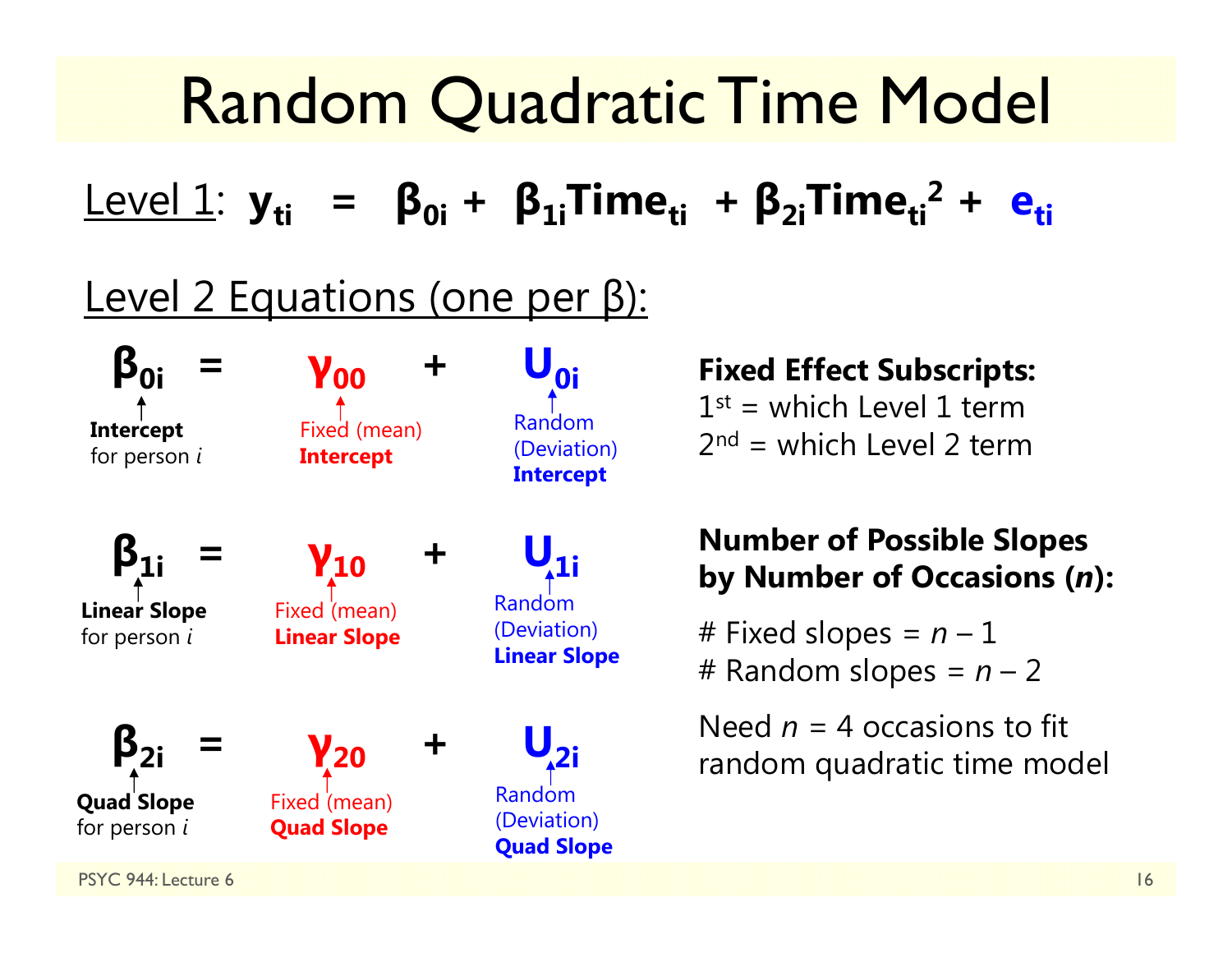### Example Sequence for Testing Fixed and Random Polynomial Effects of Time

#### Build up fixed and random effects simultaneously:

- 1.. Empty Means, Random Intercept  $\bm{\rightarrow}$  to calculate ICC
- 2.. Fixed Linear, Random Intercept  $\bm{\rightarrow}$  check fixed linear  $p$ -value
- 3.. Random Linear → check –2∆LL(df≈2) for random linear variance
- 4.. Fixed Quadratic, Random Linear  $\rightarrow$  check fixed quadratic  $p$ -value
- 5.. Random Quadratic → check –2∆LL(df ≈ 3) for random quadratic variance

6. …….

#### \*\*\* In general: Can use **REML** for all models, so long as you:

- → Test significance of new **fixed** effects by their **p-values**
- → Test significance of new **random** effects in separate step by **− 2 ∆LL**
- $\rightarrow$  Also see if AIC and BIC are smaller when adding random effects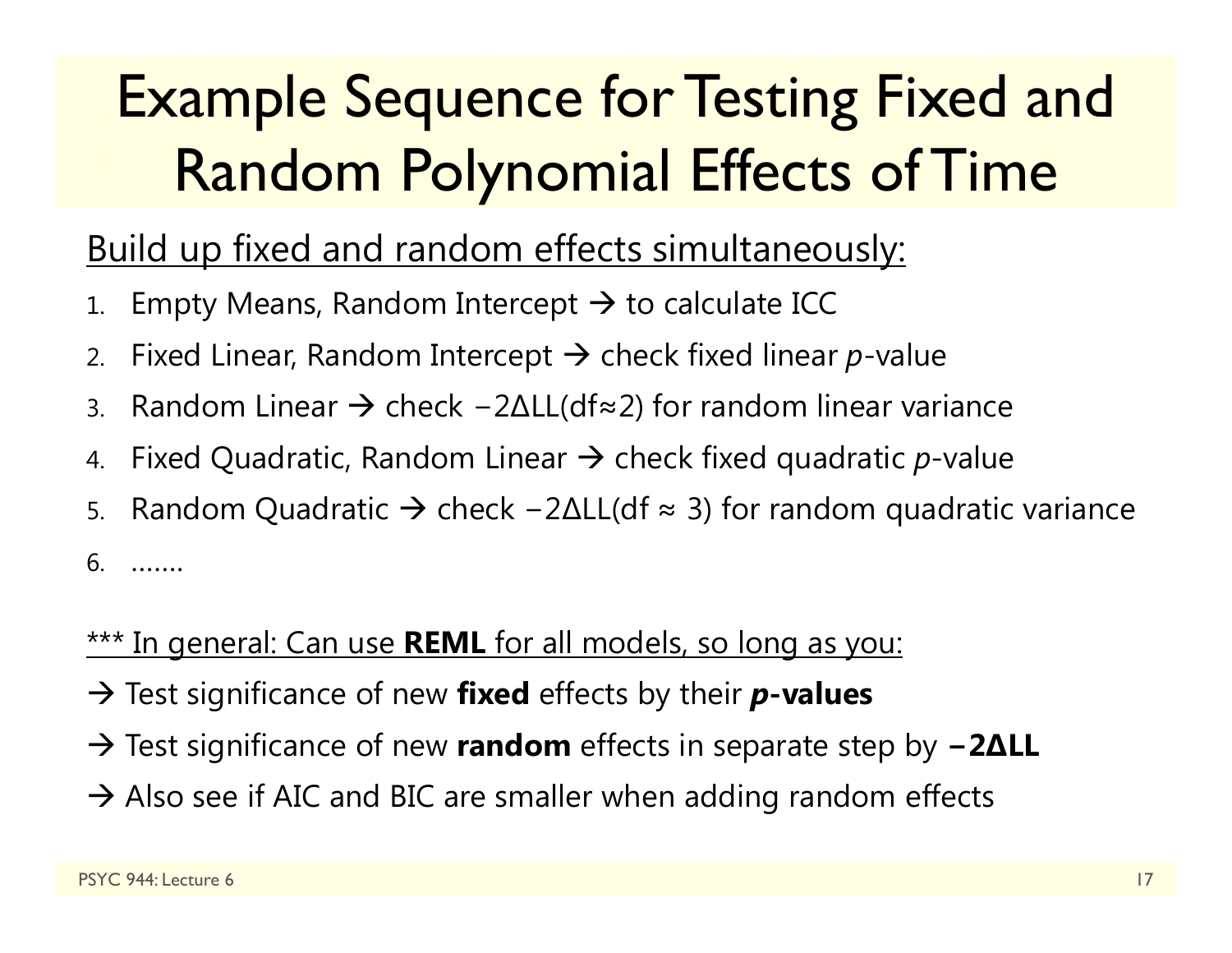### Conditionality of Polynomial Random Effects

- • We saw previously that lower-order fixed effects of time are conditional on higher-order polynomial fixed effects of time
- • The same is true for polynomial **random effects of time**:
	- *Random Intercept Only?*
		- n Random Intercept = BP variance *for any occasion* in predicted mean Y (= variance in grand mean because individual lines are parallel)
	- *Add Random Linear Time?*
		- n Random Intercept <sup>=</sup>**now** BP variance *at time=0* in predicted mean Y *(would be different if time was centered elsewhere)*
		- n Random Linear Time = BP variance *across all occasions* in linear rate of change *(would be the same if time was centered elsewhere)*

#### *Add Random Quadratic Time?*

- n Random Intercept = still BP variance *at time=0* in predicted mean Y
- n **-** Random Linear Time = **now** BP variance *at time=0* in linear rate of change *(would be different if time was centered elsewhere)*
- n Random Quadratic Time = BP variance *across all occasions* in half of accel/decel of change *(would be the same if time was centered elsewhere)*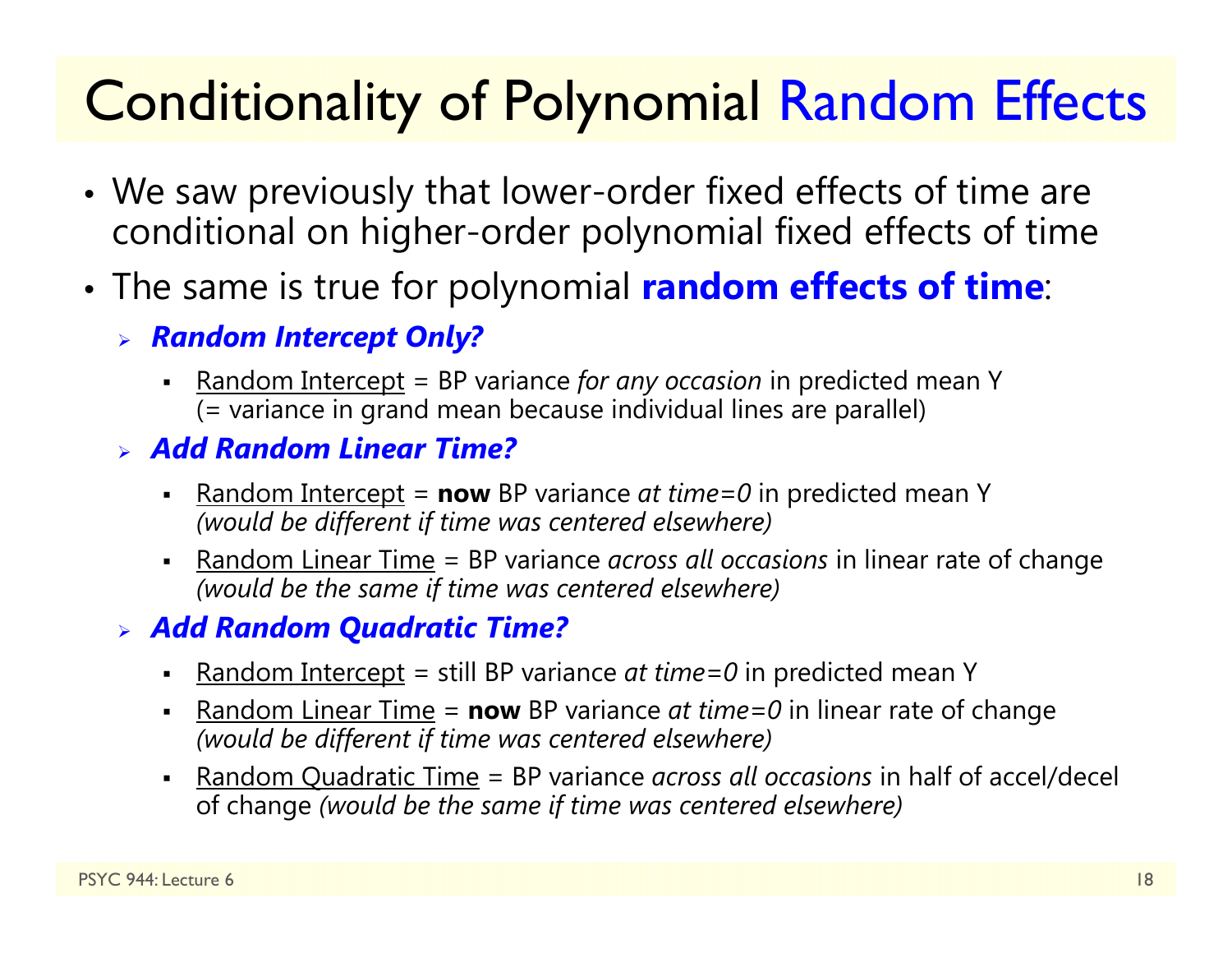### Random Effects Allowed by #Occasions

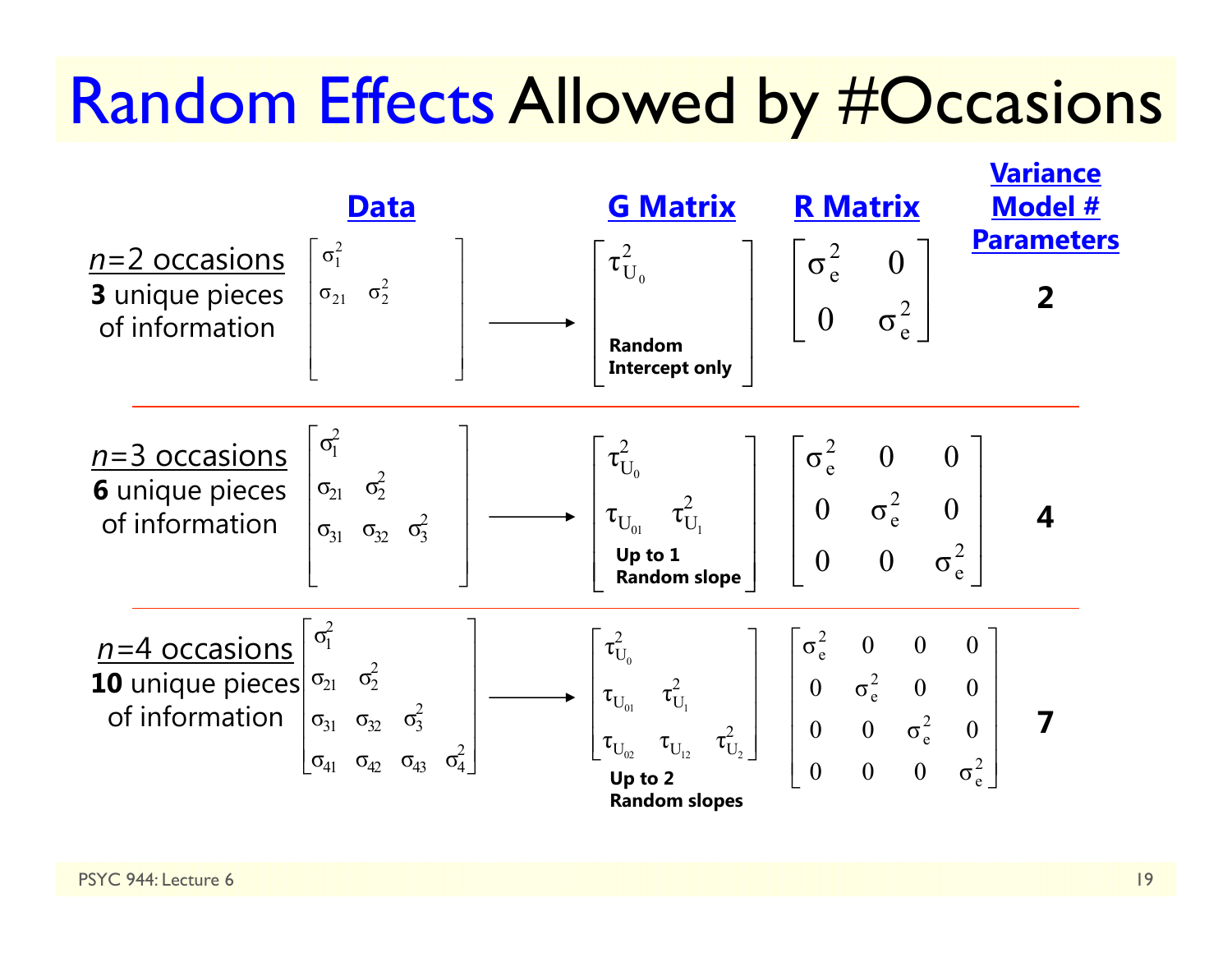# Predicted **V** Matrix from Polynomial Random Effects Models

- **Random linear model?** Variance has a **quadratic** dependence on time
	- > Variance will be at a minimum when time =  $-Cov(U_0,U_1)/Var(U_1)$ , and will increase parabolically and symmetrically over time
	- **Predicted variance** at each occasion and covariance between A and B:

 $Var(y_{time}) = Var(e_t) + Var(U_0) + 2Cov(U_0, U_1)(time_t) + Var(U_1)(time_t^2)$  $Cov(y_A, y_B) = Var(U_0) + Cov(U_0, U_1)(A + B) + Var(U_1)(AB)$ 

• **Random quadratic model?** Variance has a **quartic** dependence on time

 $Var(y_{time}) = Var(e_t) + Var(U_0) + 2Cov(U_0, U_1)(time_t) + Var(U_1)(time_t^2) +$  $2\text{Cov}(U_{0},U_{2})$ (**time**<sub>t</sub><sup>2</sup>) +  $2\text{Cov}(U_{1},U_{2})$ (**time**<sub>t</sub><sup>3</sup>) +  $\text{Var}(U_{2})$ (**time**<sub>t</sub><sup>4</sup>)

 $Cov(y_A, y_B) = Var(U_0) + Cov(U_0, U_1)(A + B) + Var(U_1)(AB) + Cov(U_0, U_2)(A^2 + B^2) +$  $Cov(U_1,U_2)[(AB^2)+(A^2B)] + Var(U_2)(A^2B^2)$ 

• *The point of the story: random effects of time are a way of allowing the variances and covariances to differ over time in specific, time-dependent patterns (that result from differential individual change over time).*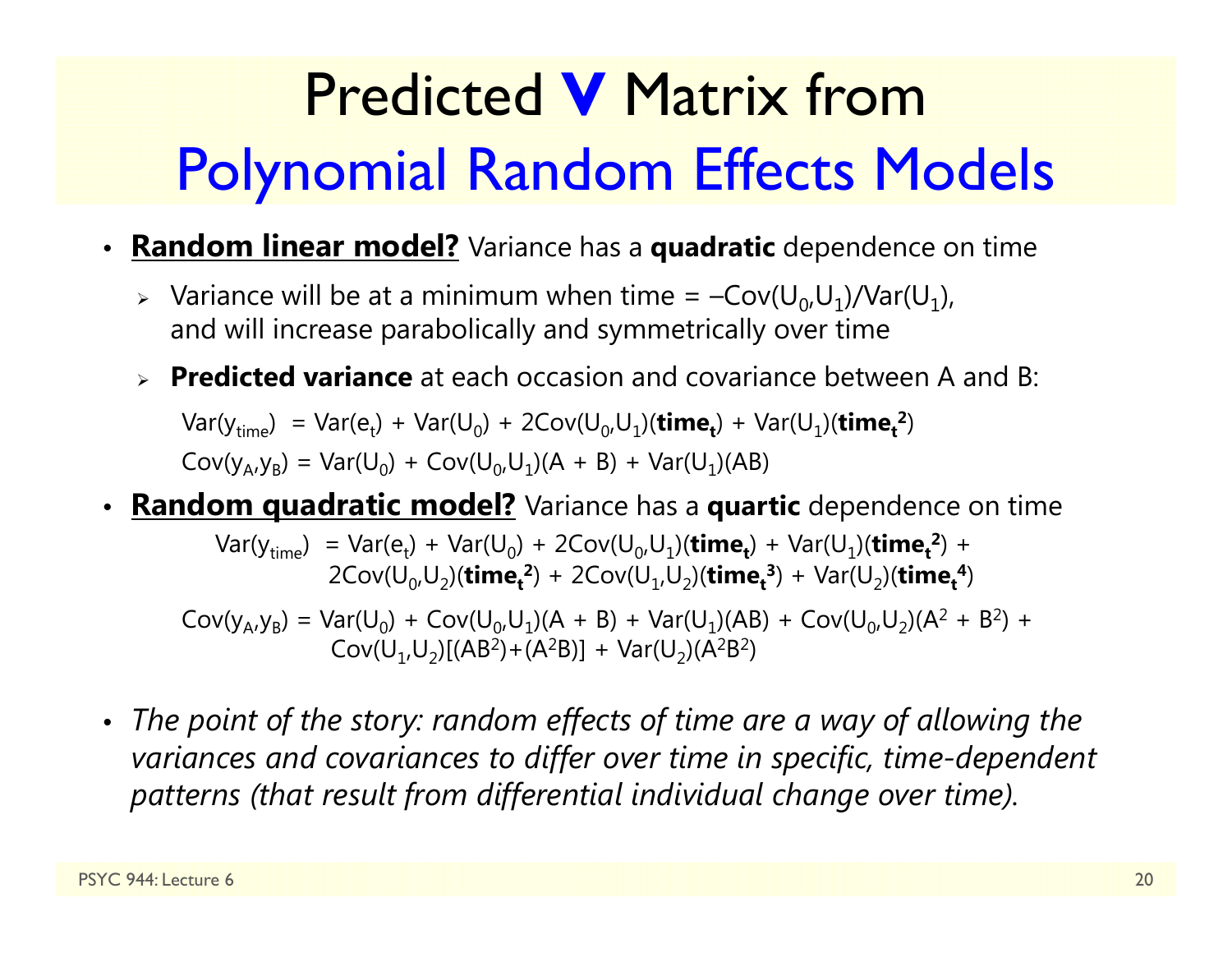# Rules for Polynomial Models (and in general for fixed and random effects)

- On the same side of the model (means or variances side), lower-order effects stay in EVEN IF NONSIGNIFICANT (for correct interpretation)
	- e.g., Significant *fixed* quadratic? Keep the *fixed* linear
	- e.g., Significant *random* quadratic? Keep the *random* linear
- Also remember—you can have a significant random effect EVEN IF the corresponding fixed effect is not significant (keep it anyway):
	- $\triangleright$   $\,$  e.g., Fixed linear not significant, but random linear is significant? → No linear change *on average*, but significant individual differences in change
- Language: A random effect supersedes a fixed effect:
	- > If <u>Fixed</u> = intercept, linear, quad; <u>Random</u> = intercept, linear, quad?
		- Call it a "Random quadratic model" (implies everything beneath those terms)
	- > If <u>Fixed</u> = intercept, linear, quad; <u>Random</u> = intercept, linear?
		- Call it a "Fixed quadratic, random linear model" (distinguishes no random quad)
- •Intercept-slope correlation depends largely on centering of time…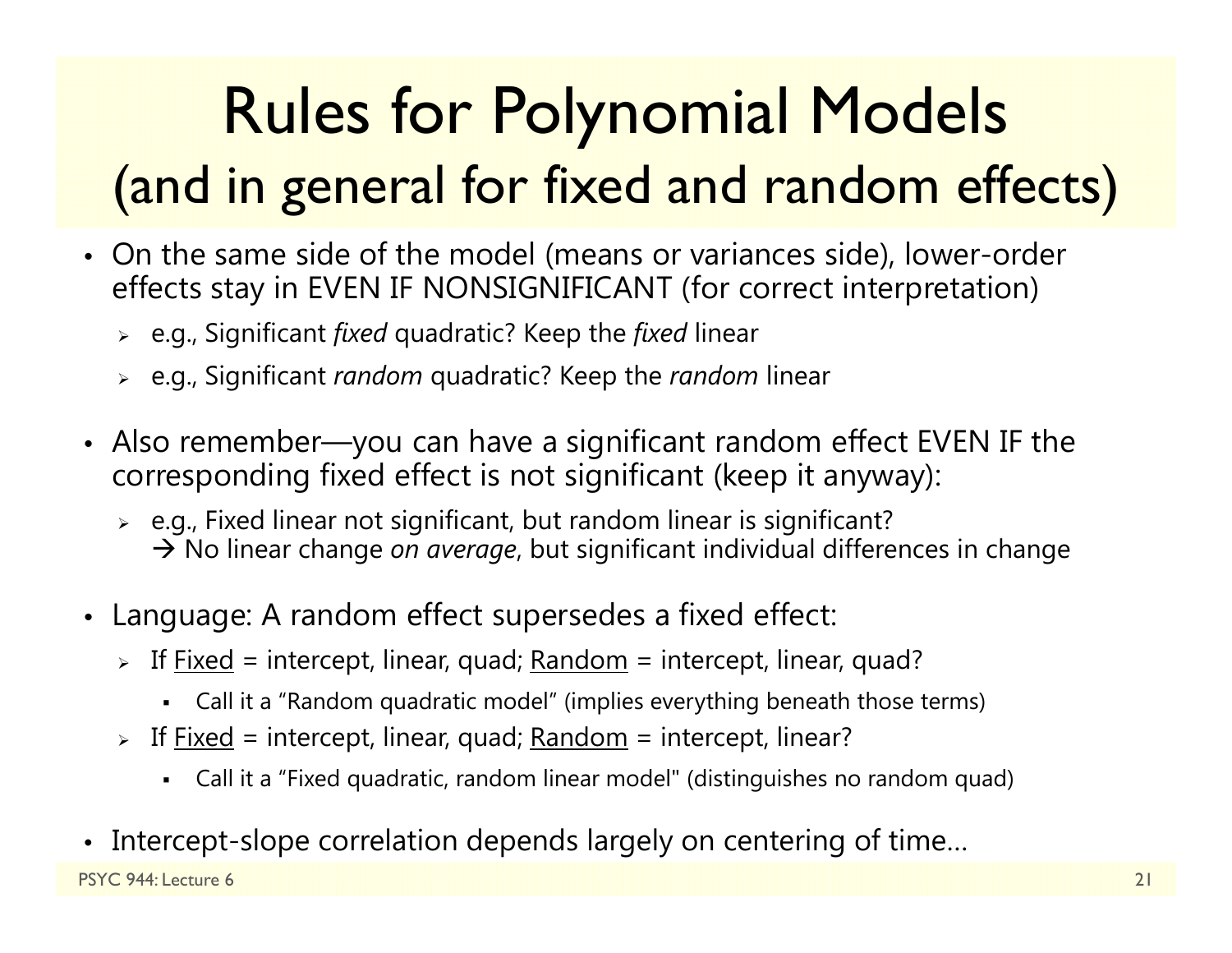### Correlation between Random Intercept and Random Linear Slope depends on time 0



!! Nonparallel lines will eventually cross.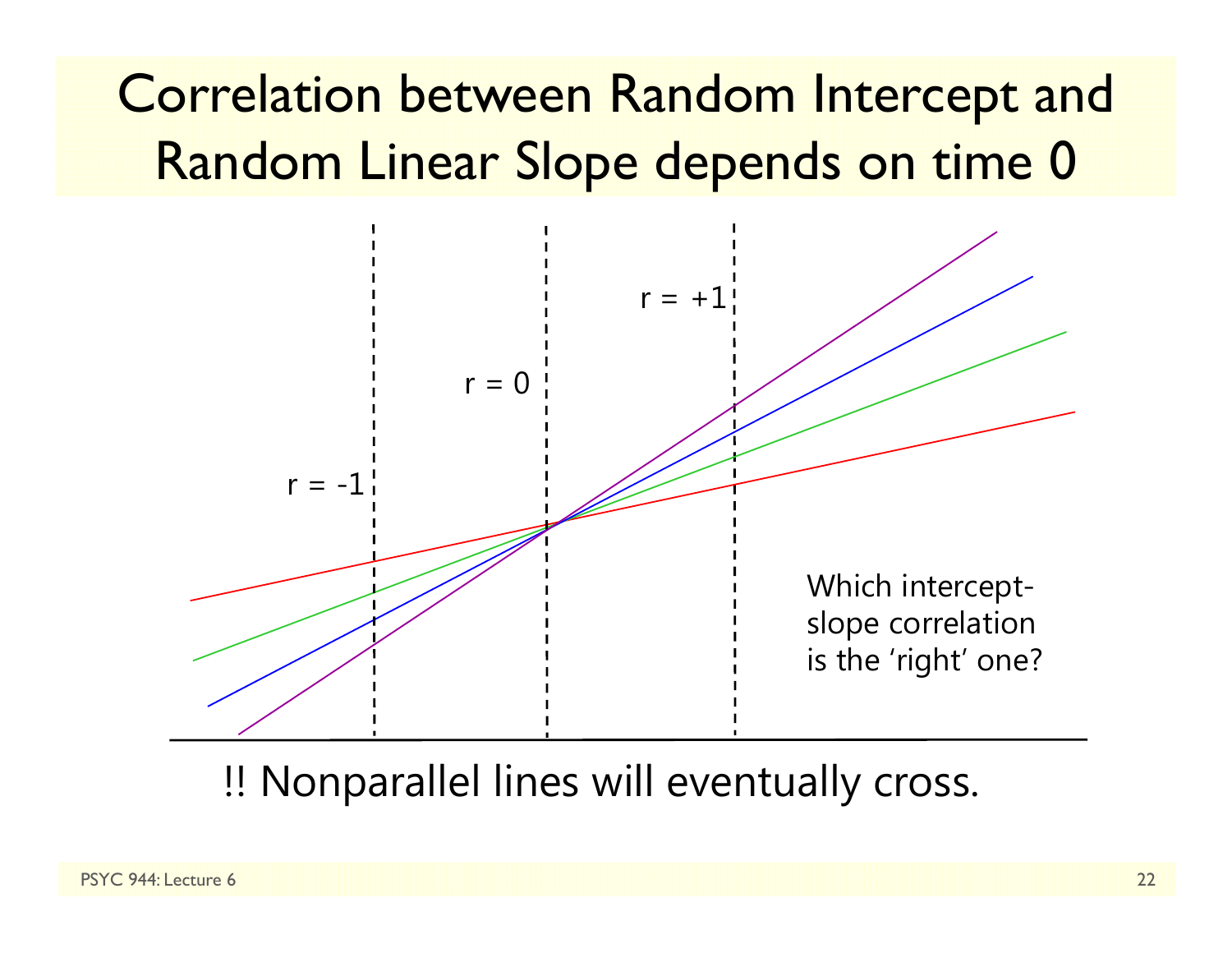## Correlations among polynomial slopes

| Session Centered at 1: |   |                          | Session Centered at 6: |      |                          | Session Centered at Mean: |        |                          |  |  |
|------------------------|---|--------------------------|------------------------|------|--------------------------|---------------------------|--------|--------------------------|--|--|
|                        |   | Session Linear Quadratic |                        |      | Session Linear Quadratic |                           |        | Session Linear Quadratic |  |  |
|                        |   |                          |                        | -5   | 25                       |                           | $-2.5$ | 6.25                     |  |  |
|                        |   |                          |                        | -4   | 16                       |                           | $-1.5$ | 2.25                     |  |  |
| 3                      |   |                          |                        | $-3$ | 9                        |                           | $-0.5$ | 0.25                     |  |  |
| 4                      |   |                          |                        | $-2$ | 4                        | 4                         | 0.5    | 0.25                     |  |  |
| 5                      |   | 16                       | 5                      | -1   |                          | 5                         | 1.5    | 2.25                     |  |  |
|                        | 5 | 25                       | 6                      |      |                          | 6                         | 2.5    | 6.25                     |  |  |
|                        |   |                          |                        |      |                          |                           |        |                          |  |  |

| Session Linear Quadratic<br>6.25 |
|----------------------------------|
|                                  |
|                                  |
| 2.25                             |
| 0.25                             |
| 0.25                             |
| 2.25                             |
| 6.25                             |
|                                  |



Correlations among polynomial effects of time can be induced by centering time near the start or near the end.

Therefore, these correlations will be \*most\* interpretable when centering time at its mean instead.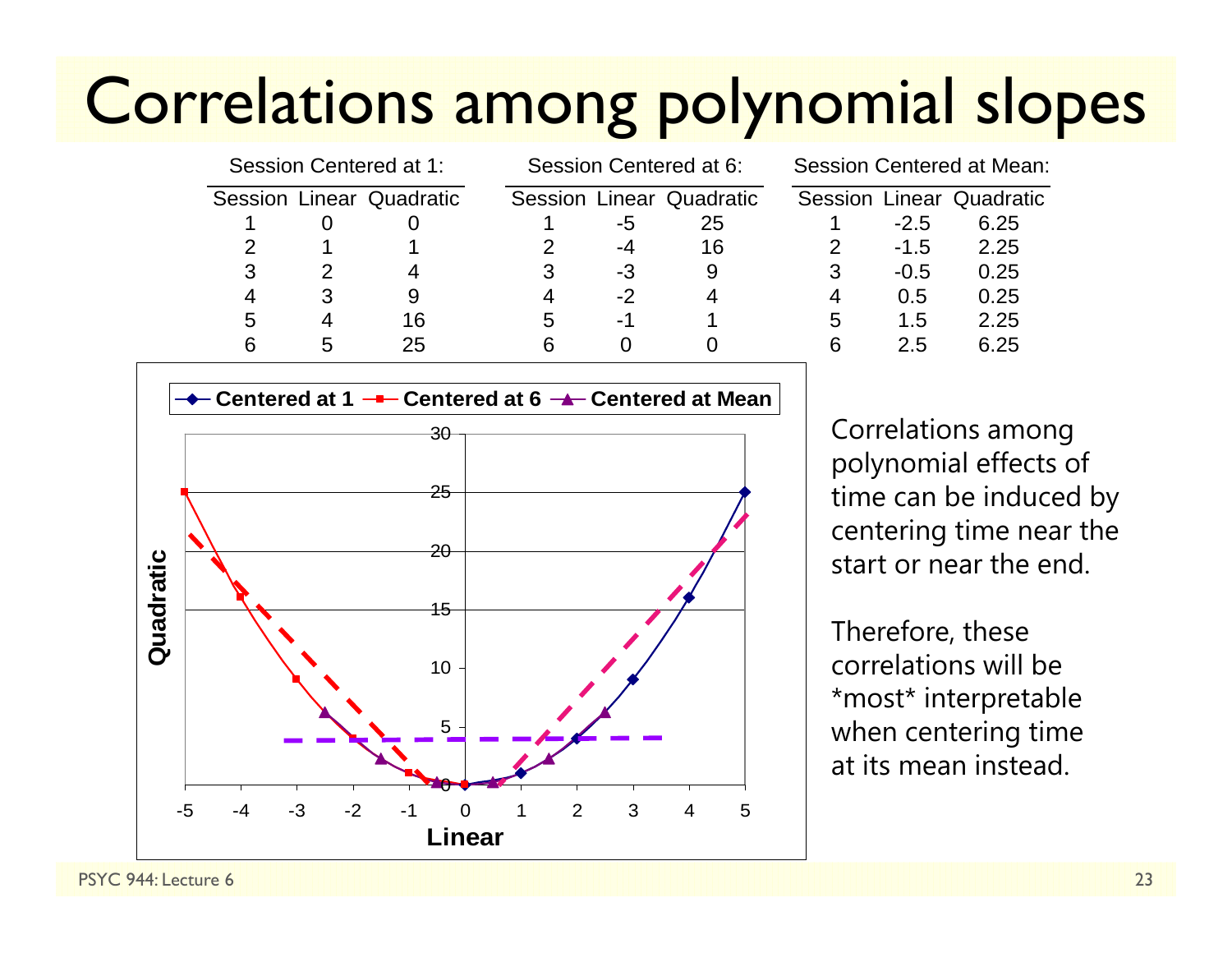# Summarizing so far…

• Modeling within-person change involves specifying effects of time for both sides of the model

#### **Fixed effects in model for the means:**

- What kind of change am I observing on average?
- What kind of trajectory will reproduce those means?

#### **Random effects (and residuals) in model for the variances:**

- What kind of individual differences in change am I observing?
- How many random effects do I need to reproduce the observed pattern of variances and covariances over time?
- One option: Polynomial models (linear, quadratic, cubic)
	- $\triangleright$  Terms work together to describe non-linear trajectories
	- $\triangleright$  Careful with the covariances among random effects, though
- Coming next: Piecewise slopes and nonlinear change…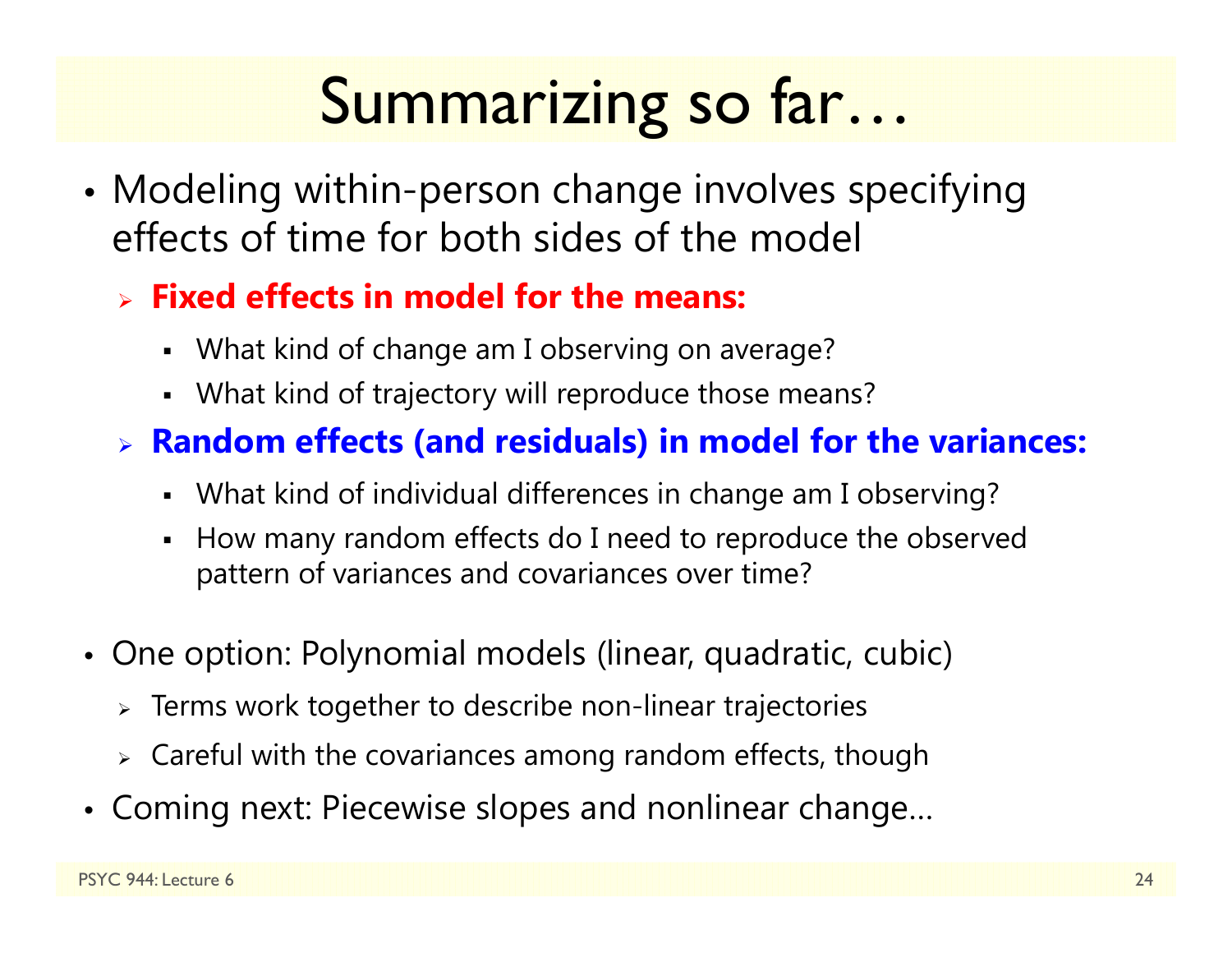### **Other Random Effects Models of Change**

#### •**Piecewise models**: Discrete slopes for discrete phases of time

- $\triangleright$  Separate terms describe sections of overall trajectories
- $\triangleright$  Useful for examining change in intercepts and slopes before/after discrete events (changes in policy, interventions)
- **Must know where the break point is ahead of time!**

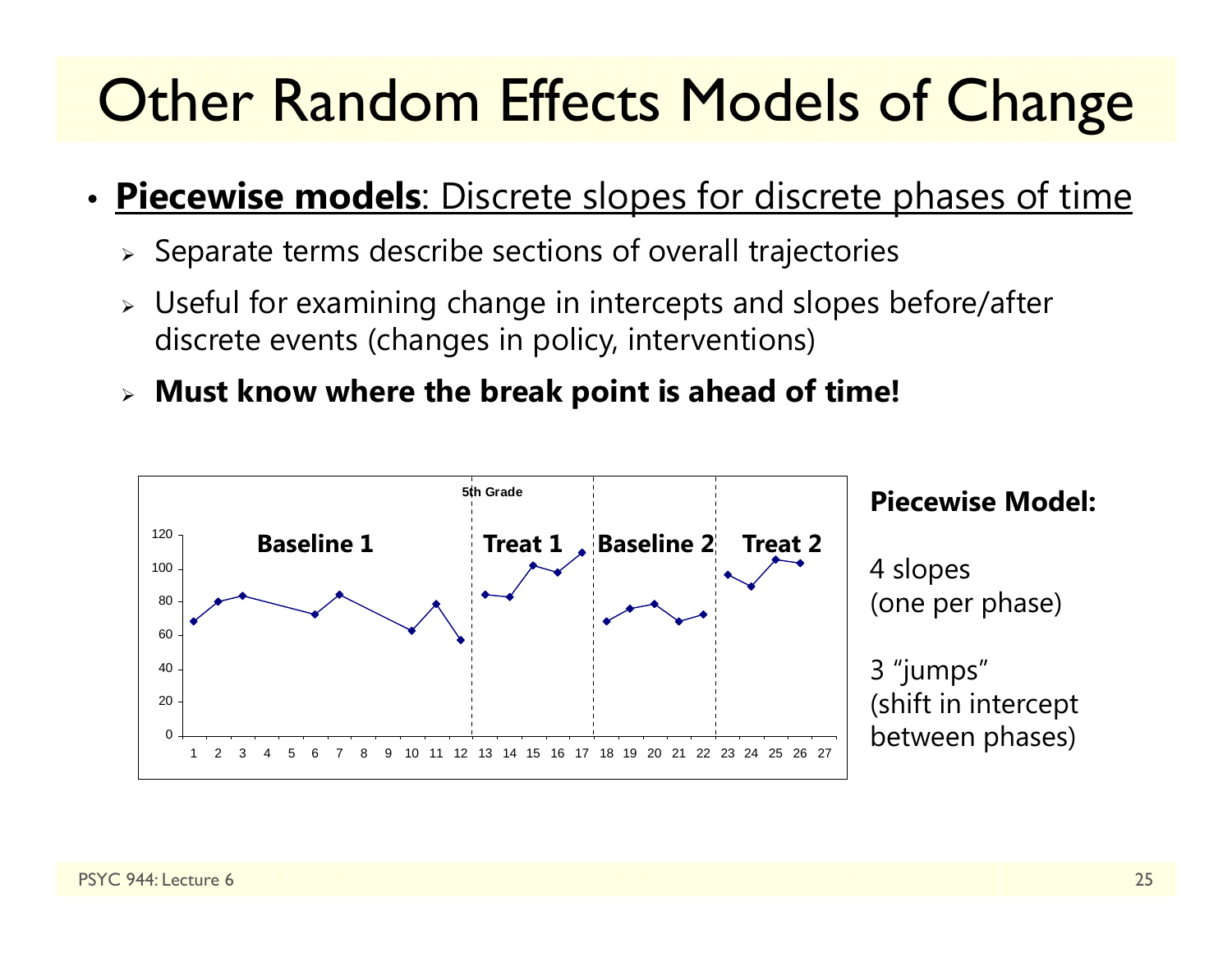### Example of Daily Cortisol Fluctuation: Morning Rise and Afternoon Decline



**SAS Code** to create two piecewise slopes from continuous time of day in stacked data: IF **occasion=1** THEN DO; **P1=0; P2=0;** END; IF **occasion=2** THEN DO; **P1= time2-time1; P2=0;** END; IF **occasion=3** THEN DO; **P1= time2-time1; P2=time3-time2;** END; IF **occasion=4** THEN DO; **P1= time2-time1; P2=time4-time2;** END; Note that a quadratic slope may be necessary

for the afternoon decline slope!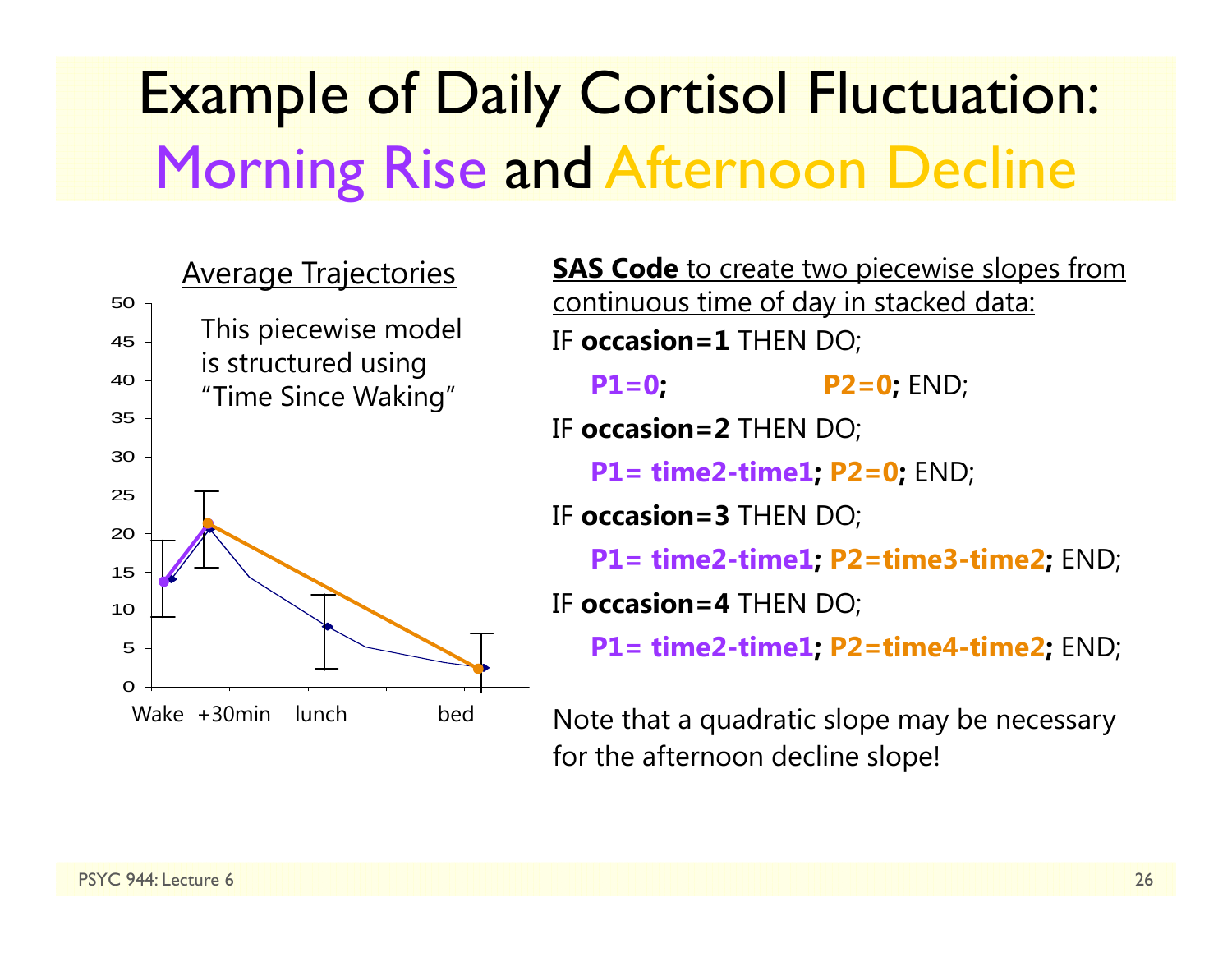## Random Two-Slope Piecewise Model

Level 1: **yti <sup>=</sup> β0i <sup>+</sup> β1iSlope1ti <sup>+</sup> β2iSlope2ti <sup>+</sup> eti**

#### Level 2 Equations (one per β):

**β0i <sup>=</sup> γ00 <sup>+</sup> U0i β1i <sup>=</sup> γ10 <sup>+</sup>**  ${\mathsf U}_{\mathsf 1 \mathsf i}$ **β2i <sup>=</sup> γ20 <sup>+</sup>**  $\bigcup_{\lambda^2}$  $\sim$  27 **Intercept** for person *i* **Slope1** for person *i* **Slope2** for person *i* Fixed (mean) **Intercept** Fixed (mean) **Slope1** Fixed (mean) **Slope2** Random (Deviation) **Intercept** Random (Deviation) **Slope1** Random (Deviation) **Slope2**

#### **Fixed Effect Subscripts:**

 $1^{st}$  = which Level 1 term  $2<sup>nd</sup>$  = which Level 2 term

#### **Number of Possible Slopes by Number of Occasions (** *<sup>n</sup>***):**

# Fixed slopes = *n* – 1 # Random slopes = *n* – 2

Need *n* = 4 occasions to fit random two-slope model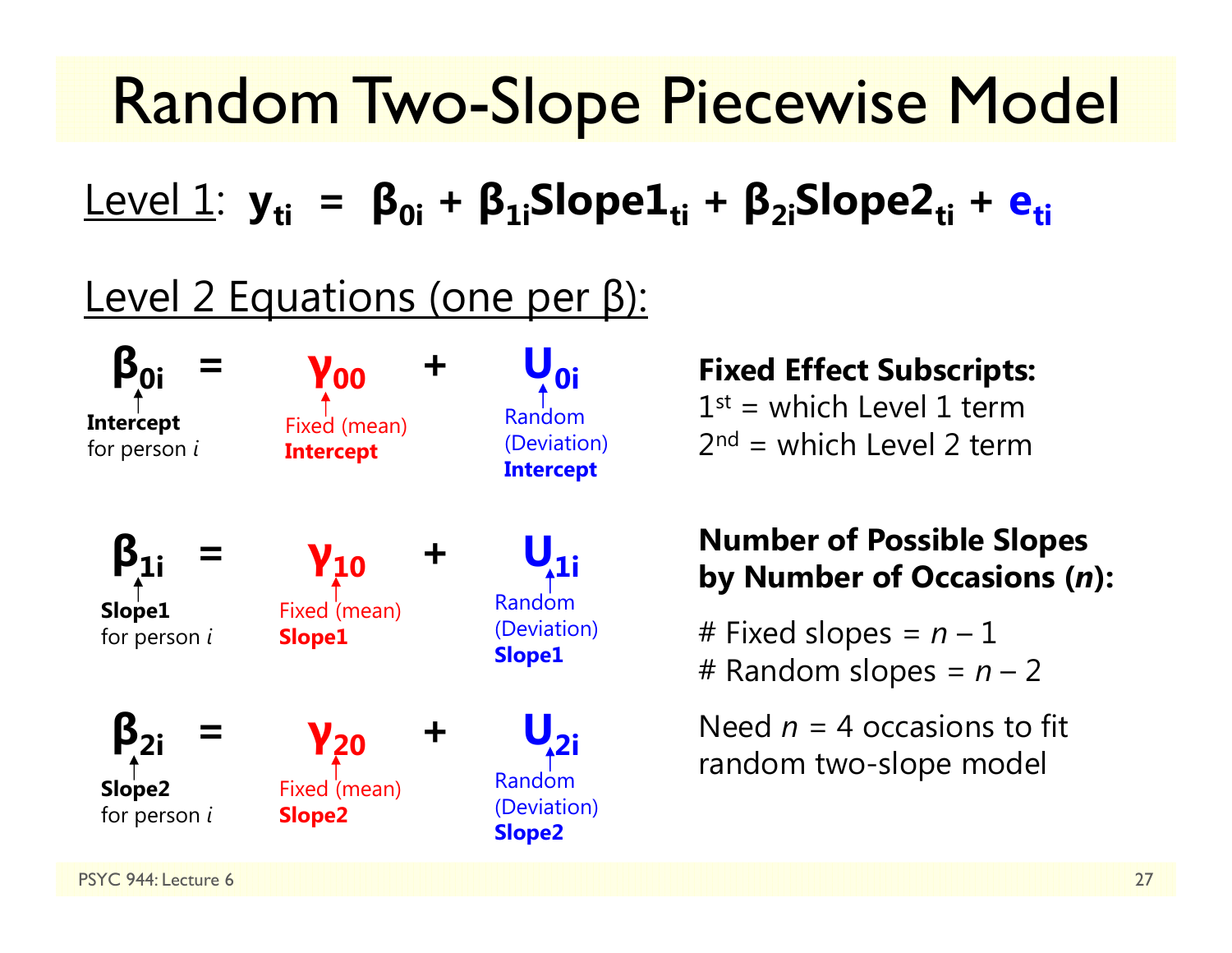### What kind of piecewise model could predict our example data mean change across sessions?

**Number Match 3 Mean Response Times by Session**

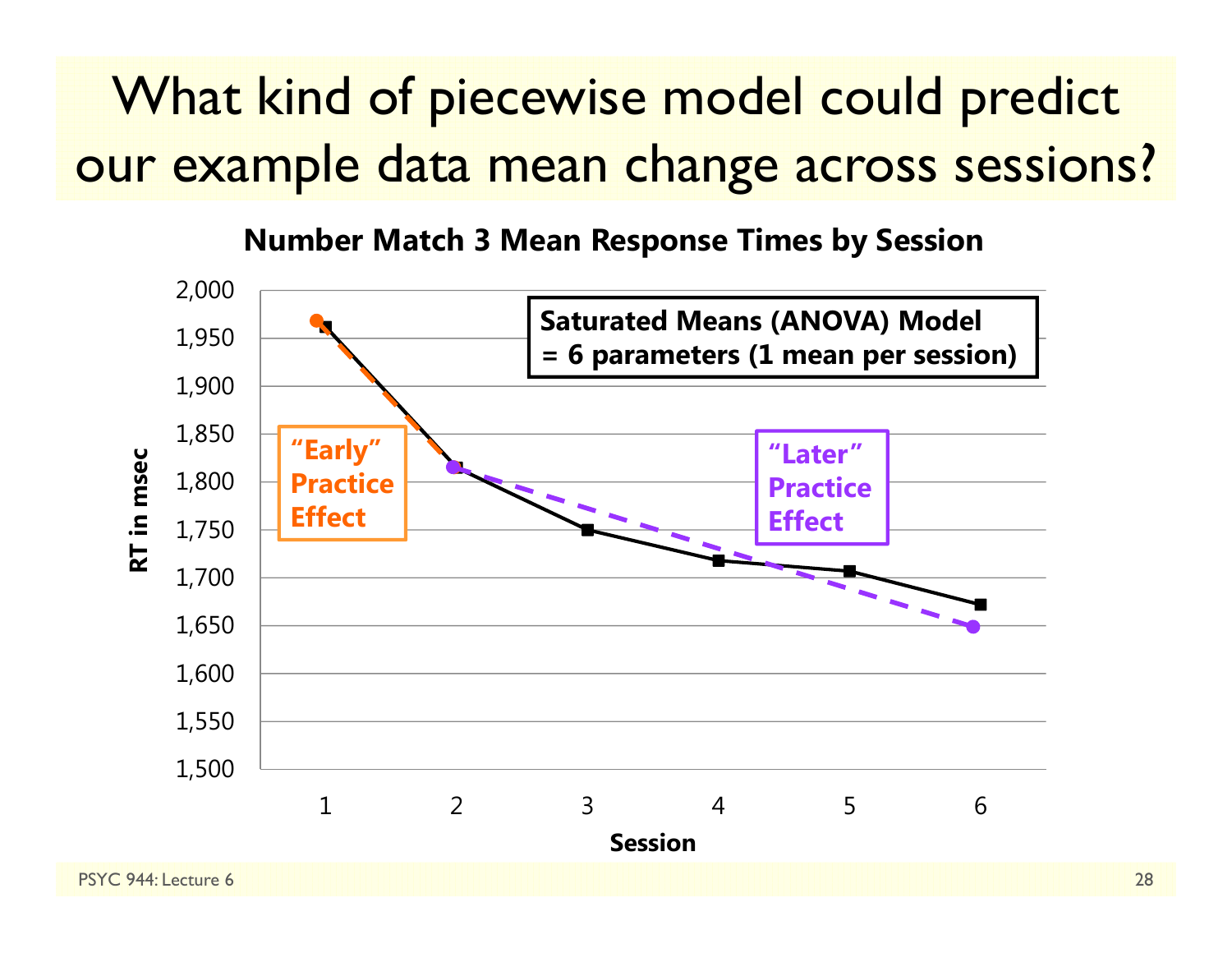## Piecewise Models: Two Direct Slopes

- "Early Practice Slope" and "Later Practice Slope"
- • Use to specify slopes through each discrete phase directly
- Session (1-6) gets recoded into 2 new time predictor variables, as shown below:



| <b>Session</b>                                           | $1 \t2 \t3 \t4 \t5 \t6$ |  |  |
|----------------------------------------------------------|-------------------------|--|--|
| <b>Early Practice <math>\rightarrow</math> Slope12 =</b> | 0 1 1 1 1 1 1           |  |  |
| Later Practice $\rightarrow$ Slope26 =                   | 0 0 1 2 3 4             |  |  |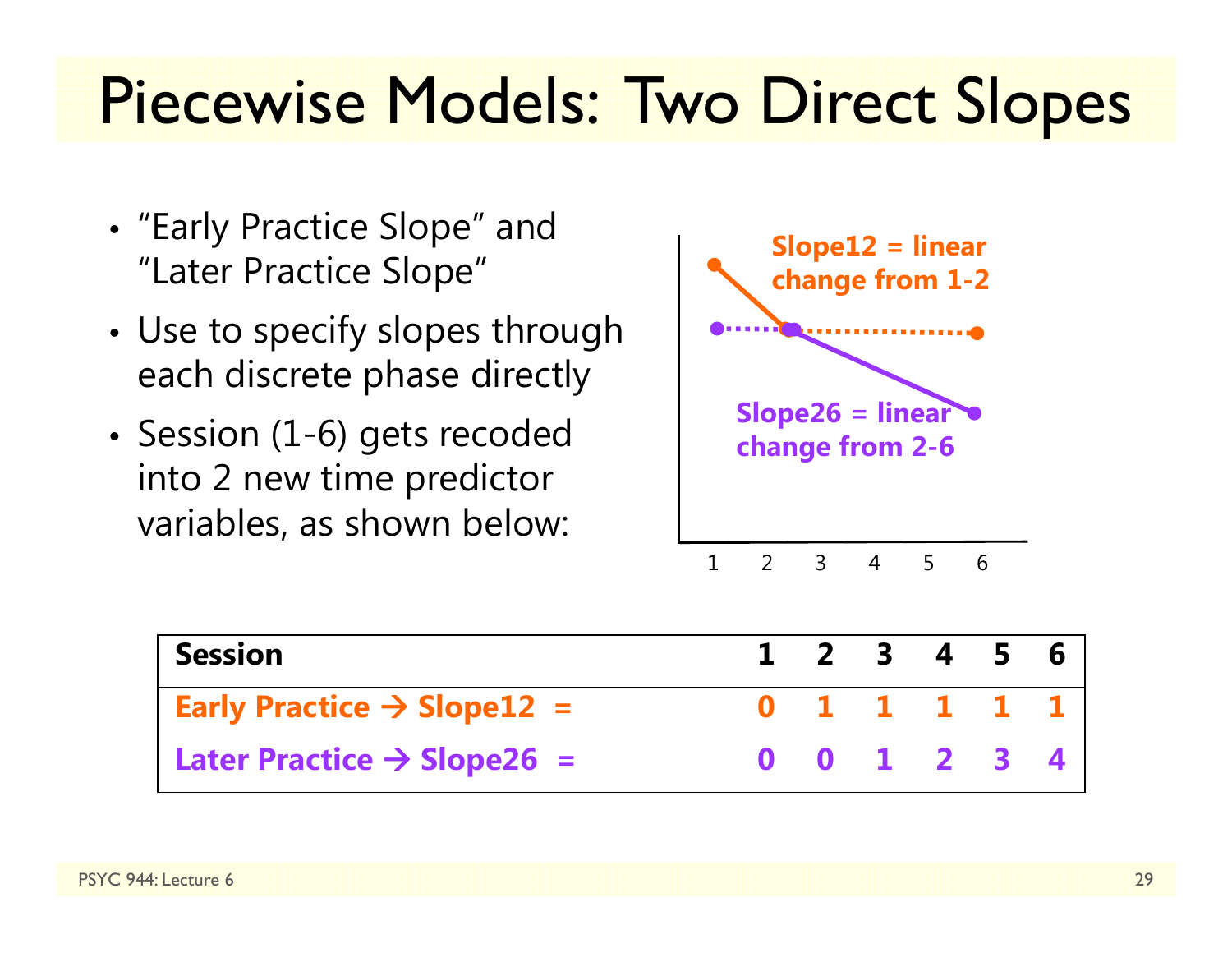### Piecewise Models: Slope +Deviation Slope

- "Linear Time Slope" and "Deviation Slope"
- • Use to test if multiple slopes are needed
- Initial slope predictor is coded differently, second slope predictor is same:



**Time**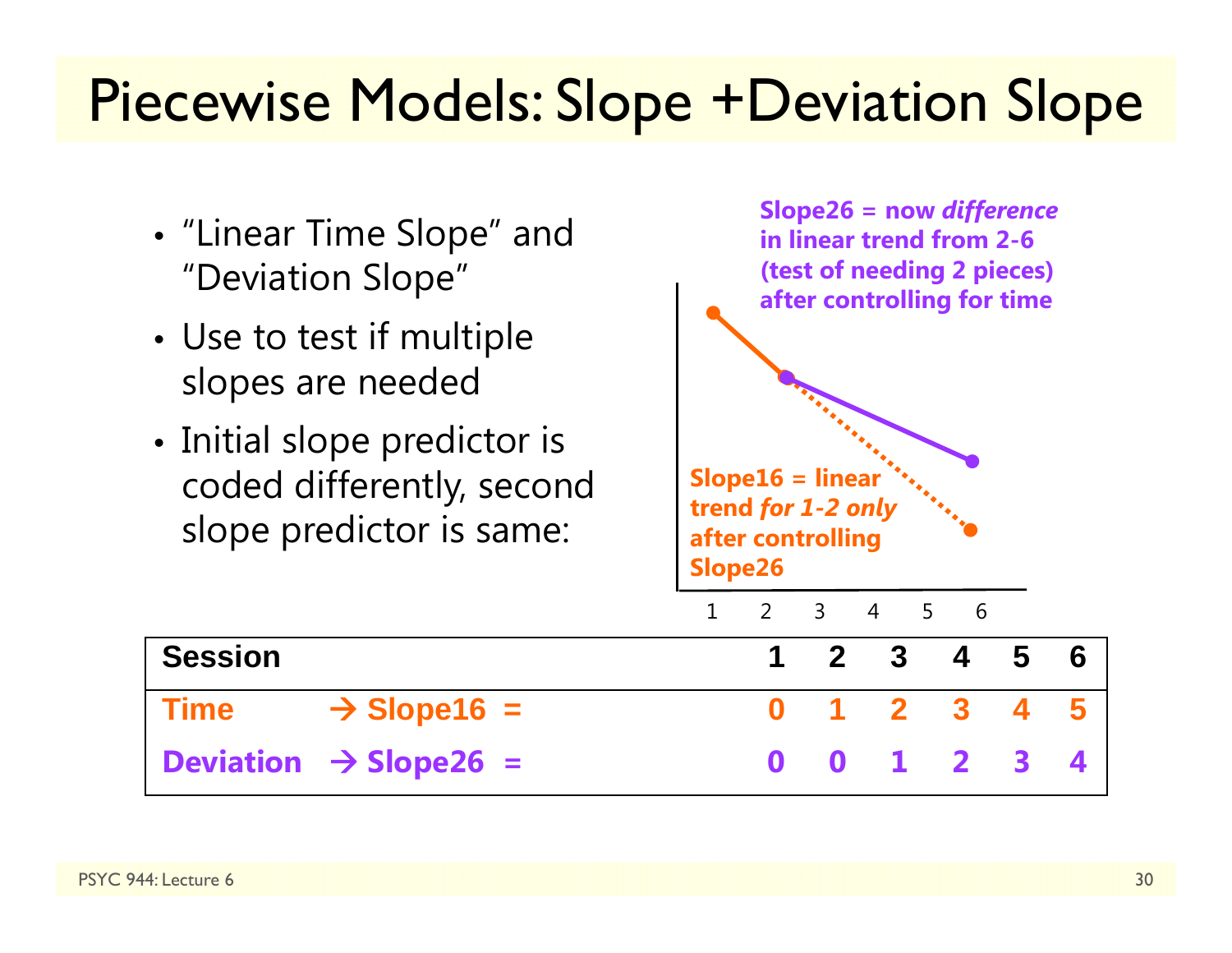# 2 Direct Slopes Model: Random Effects

- •Parameters directly **represent each part** of trajectory:
- • **Fixed effects** for mean change over time (3):
	- $\triangleright$  Fixed Intercept = expected Y when both slopes = 0 (Session 1)
	- $\triangleright$  Fixed Slope $12$  = expected linear rate of change from  $1$  to  $2$
	- $\triangleright$  Fixed Slope26 = expected linear rate of change from 2 to 6
- • Leads to possible **random effects** (up to 3 var+3 cov):
	- $\triangleright$  Random Intercept = BP variance in expected level when both slopes  $= 0$  (at Session 1)
	- $\triangleright$  Random Slope12 = BP variance in linear slope from 1 to 2
	- $\triangleright$  Random Slope26 = BP variance in linear slope from 2 to 6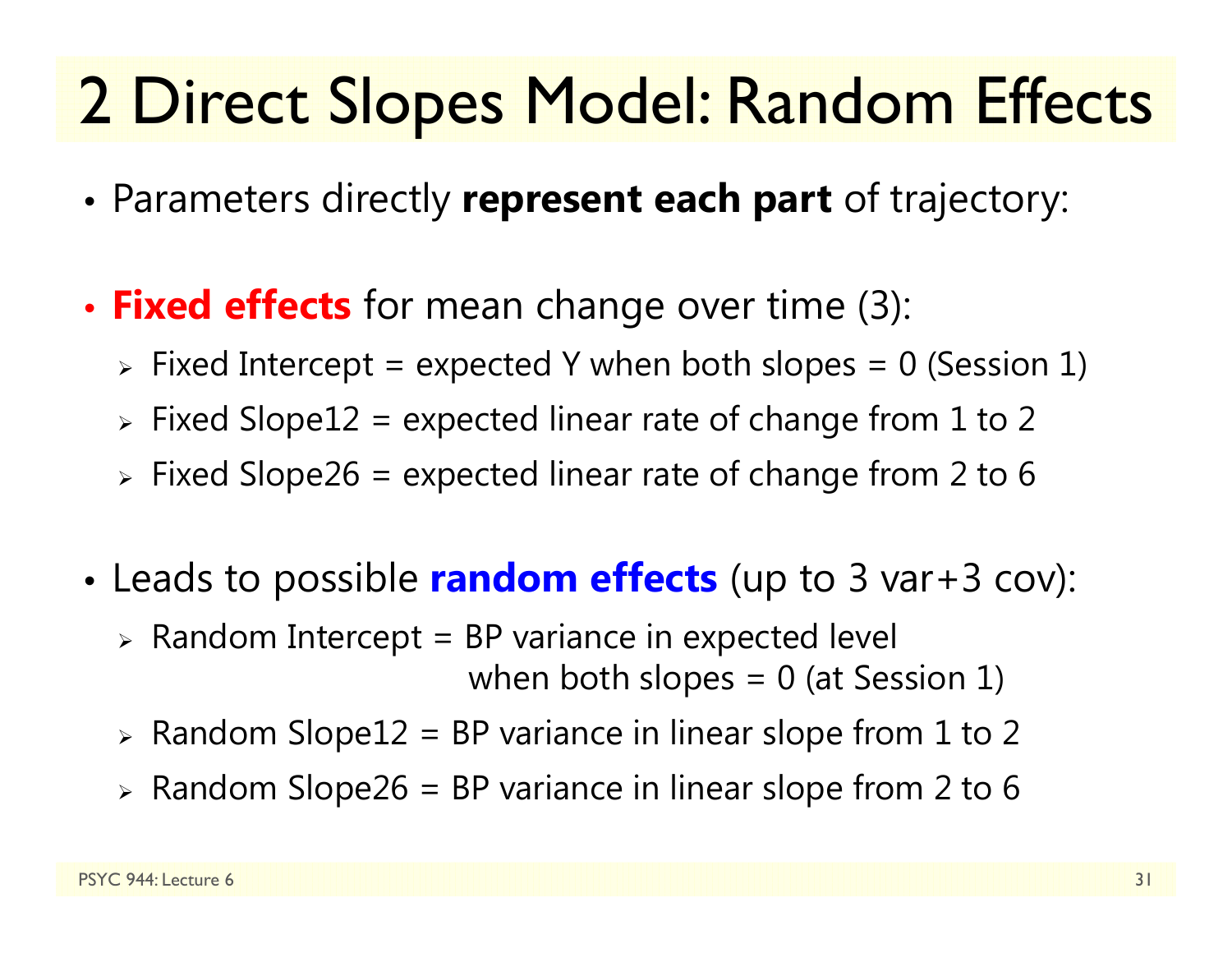### Slope + Deviation Slope: Random Effects

- •Parameters directly **differences across parts** of trajectory:
- • **Fixed effects** for mean change over time (3):
	- $\triangleright$  Fixed Intercept = expected Y when both slopes = 0 (Session 1)
	- $\triangleright$  Fixed Slope16 = expected linear rate of change from 1 to 2 (after controlling for slope26)
	- Fixed Slope26 = expected **extra** linear rate of change from 2 to 6 (after controlling for slope16, which is just time)
- • Leads to possible **random effects** (up to 3 var+3 cov):
	- $\triangleright$  Random Intercept = BP variance in expected level

when both slopes  $= 0$  (at Session 1)

- $\triangleright$  Random Slope16 = BP variance in linear slope from 1 to 2
- Random Slope26 = BP variance in **extra** linear slope from 2 to 6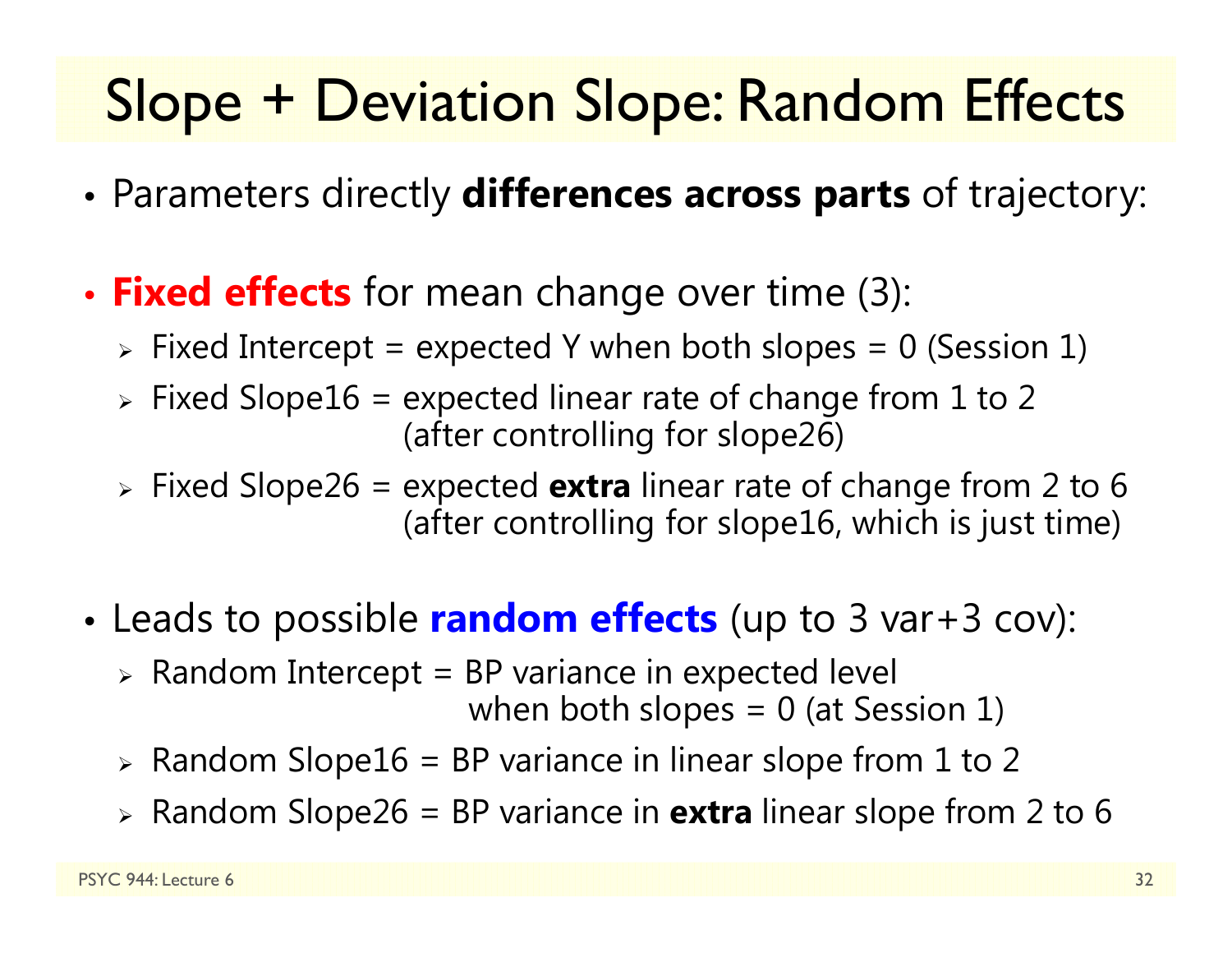#### Saturated Means via Piecewise Slopes Models

- You can fit **fixed** piecewise slopes up to *<sup>n</sup>*–1, but only **random** piecewise slopes up to *n*–2:
	- $\triangleright$  3 occasions? up to 2 fixed pieces, but only 1 random piece
	- 4 occasions? up to 3 fixed pieces, but only 2 random pieces
	- *<sup>n</sup>*–1 fixed pieces will perfectly reproduce observed means
- • Given this constraint (and balanced data), you should consider some of the ACS models as well:
	- $\triangleright$  Example:  $n=3 \rightarrow$  Model for the means = 2 fixed pieces, Model for the Variances could be….
		- UN, CSH, CS (Random Intercept Only), Random Intercept + Random Slope12, OR Random Intercept + Random Slope23
		- Everything is nested within UN; can also use AIC and BIC to choose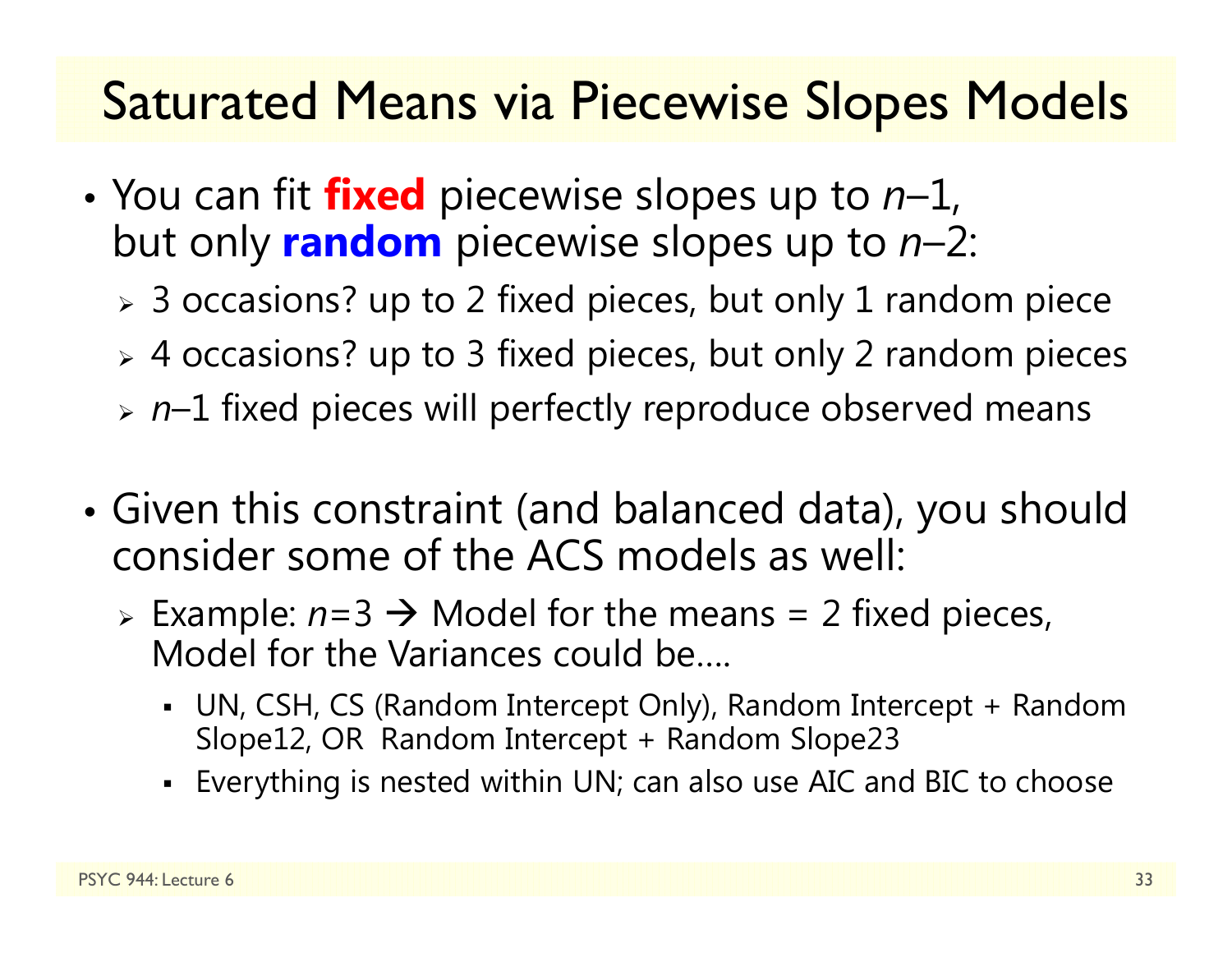# Summary: Piecewise Slopes Models

- • Piecewise models are useful for discontinuous trajectories (empirically or based on the study design)
	- $\triangleright$  Use slope + deviation slope(s) to test if  $> 1$  slope is necessary
- • If all effects are random, the slope + deviation slope and the direct slopes versions of the models will be equivalent

 $\triangleright$  Select the one that has the random effects variance you want to predict

- • $\bullet\,$  Keep all the pieces in the model (even if non-significant) in  $\,$ order to maintain a correct interpretation of each
- Each piece can be linear or non-linear as needed

 $\triangleright$  e.g., piece $1$  + piece $2$  + piece $2^2$   $\rightarrow$  linear, then non-linear trajectory

- • You may also need to test for a 'drop' or 'jump' in intercept at the break point in addition to change in slope, data permitting
	- $\triangleright$  Planning on doing piecewise models? PLEASE let me help you set up the predictors to do so!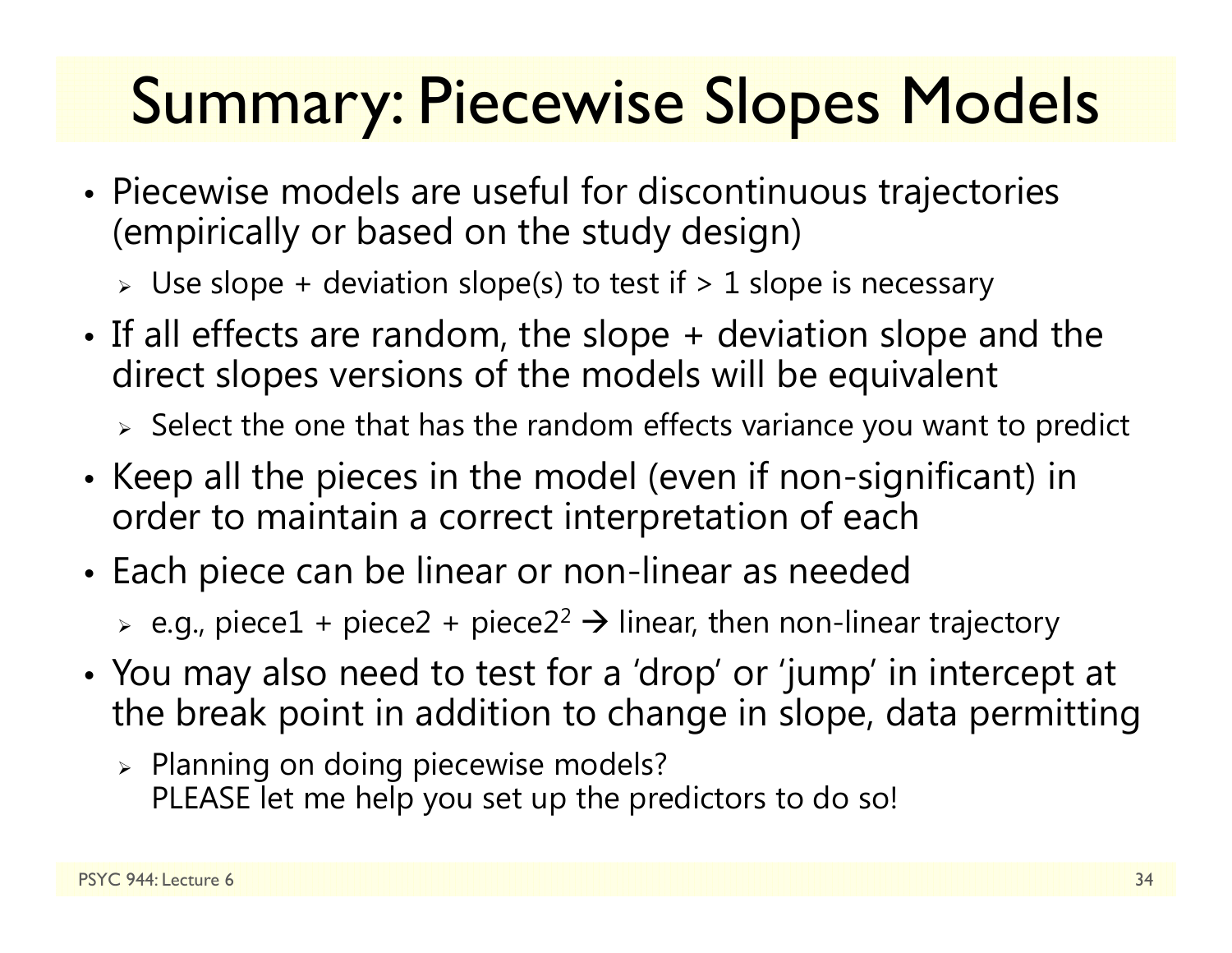# **Other Random Effects for Change**

- **Truly nonlinear models**: Non-additive terms to describe change
	- Models can include **asymptotes** (so change can "shut off" as needed)
	- $\blacktriangleright$ Include **power** and **exponential** functions (see chapter 6 for references)



**Trial**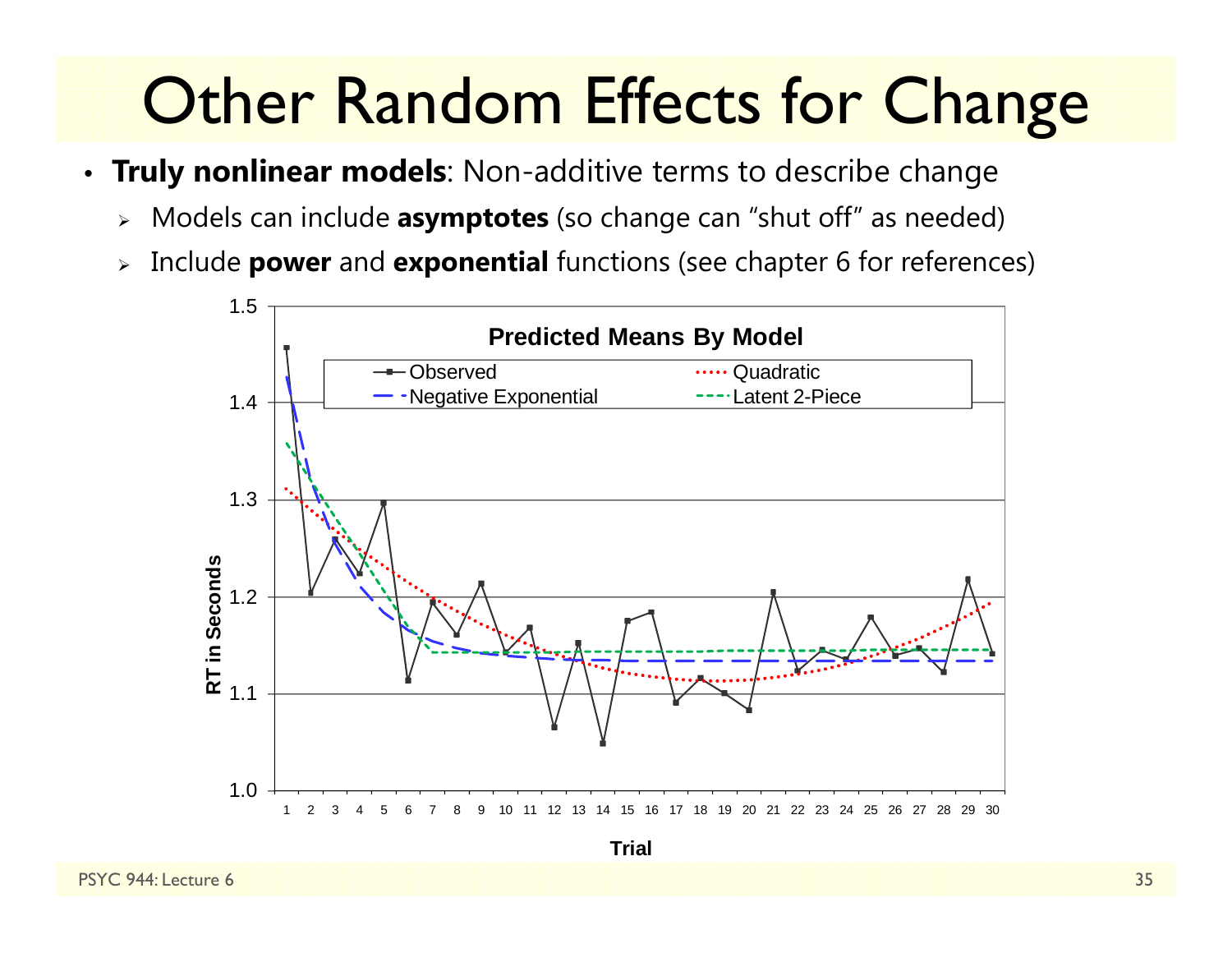### (Negative) Exponential Model Parameters



- 1) Different **Asymptotes**, same amount and rate
- 2) Different **Amounts**, same asymptote and rate
- 3) Different **Rates**, same asymptote and amount

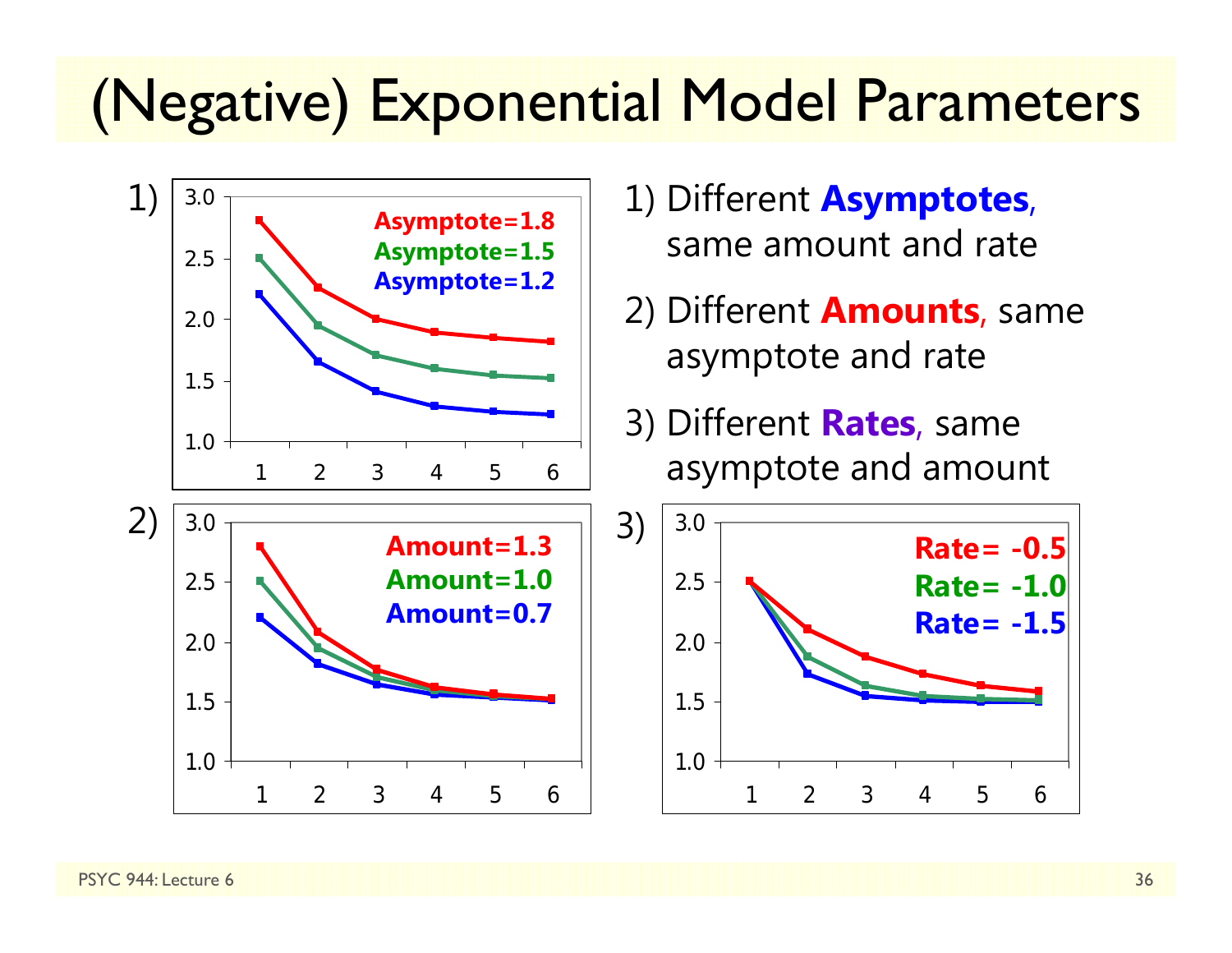# Exponential Models

- • The name positive or negative reflects whether the data are moving away or towards asymptote
	- *Accelerating* trajectory (up or down) = "positive" exponential
	- *Decelerating* trajectory (up or down) = "negative" exponential
- • Amount reflects distance from asymptote to time 0, multiplied by exp(rate\*time)
	- $\triangleright$  Decrease across time to asymptote = positive amount
	- $\triangleright$  Increase across time to asymptote = negative amount
- • Amount can also be replaced by an intercept
	- $\triangleright$  Asymptote + Amount = Intercept
- Cannot be estimated in SAS PROC MIXED given its nonlinear parameters (use SAS PROC NLMIXED instead)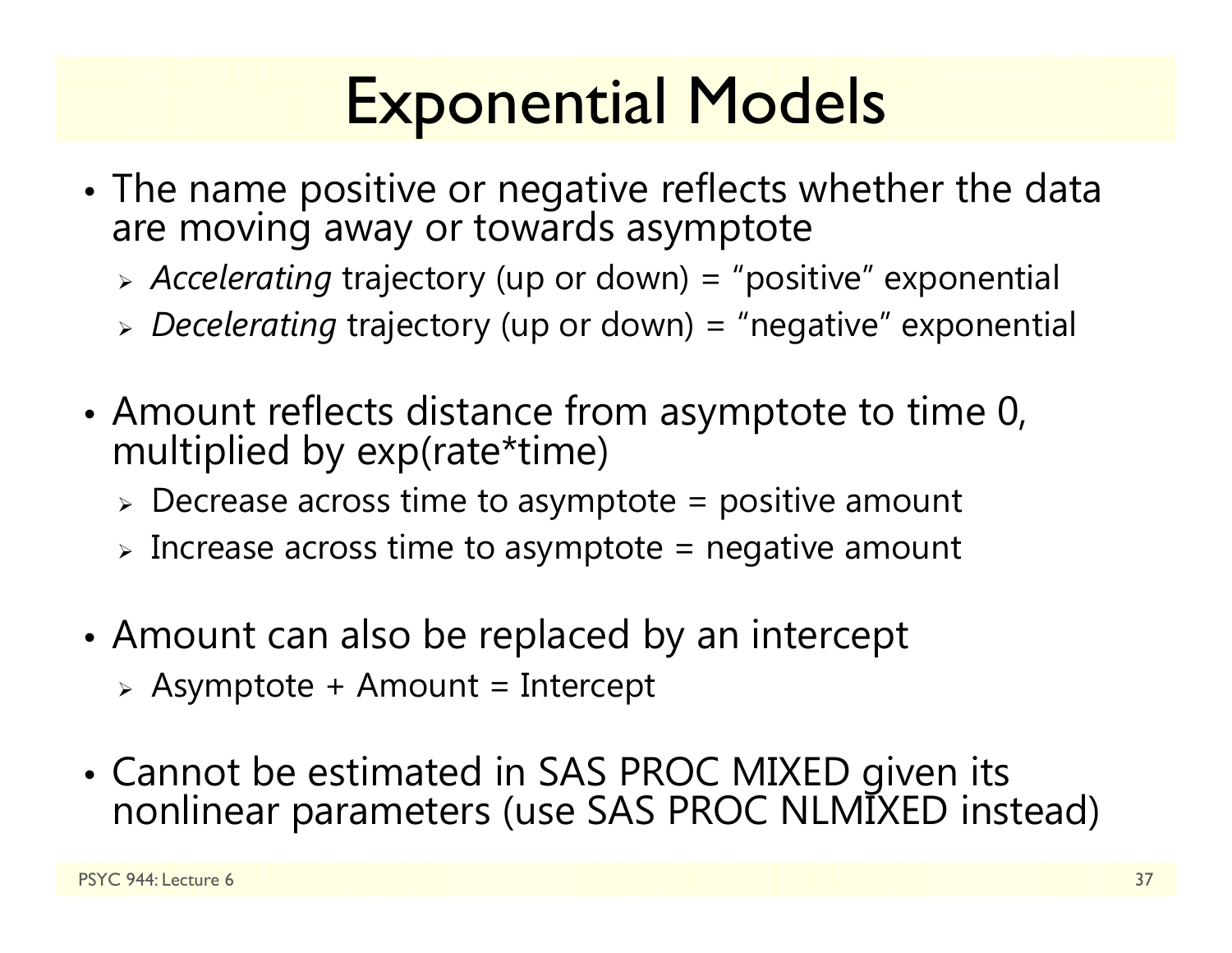### Exponential Model (3 Random Effects)

 ${\sf Level\ 1:}$   ${\sf y_{ti}\ \, =\ \, {\sf \beta_{0i}\, +\ \, {\sf \beta_{1i}}^{\ast}}$ exp( ${\sf \beta_{2i}\!}\,$ \*Time<sub>ti</sub>) +  ${\sf e_{ti}\!}\,$ 

#### Level 2 Equations (one per β):



#### **Fixed Effect Subscripts:**

 $1^{st}$  = which Level 1 term  $2<sup>nd</sup>$  = which Level 2 term

#### **Number of Possible Slopes by Number of Occasions (** *<sup>n</sup>***):**

# Fixed slopes = *n* – 1 # Random slopes = *n* – 2

Also need 4 occasions to fit random exponential model

(Likely need way more occasions to find  $U_{2i}$ , though)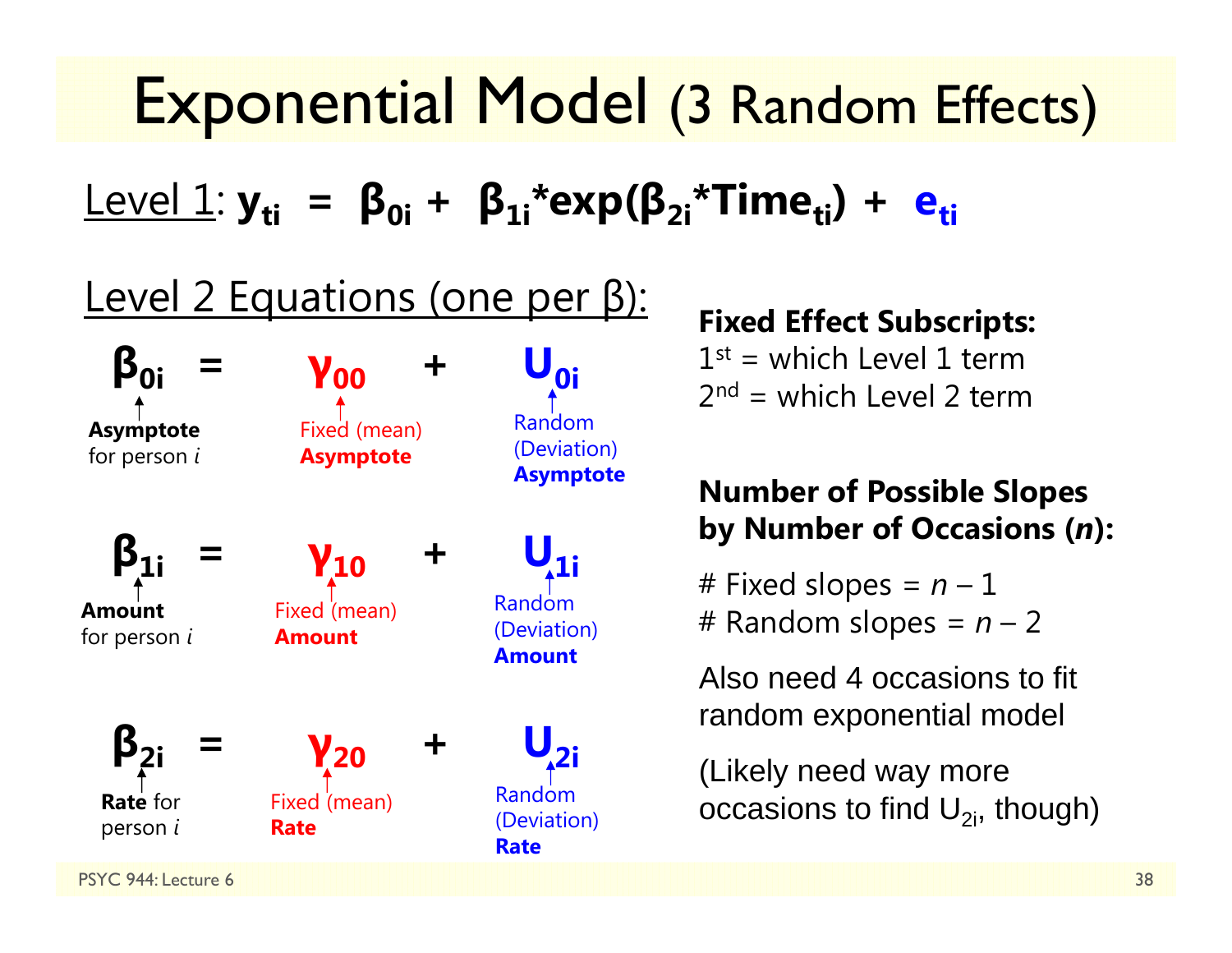# Nonlinear Models

- • Not all forms of change fit polynomial models
	- What goes up must come back down (and vice-versa)
	- Sometimes change needs to "shut off" (need asymptotes)
- • Many kinds of truly nonlinear models can be used for longitudinal data
	- $\triangleright$  Linear in variables vs. linear in parameters (exp  $\rightarrow$  nonlinear)
	- $\triangleright$  Logistic, power, exponential... see end of chapter 6 for ideas
- • $\bullet$  Require extra steps to evaluate estimation quality
	- $\triangleright$  Start values are needed, especially for random variances
	- $\triangleright$  Check that "gradient" values are as close to 0 as possible (partial first derivative of that parameter in LL function)